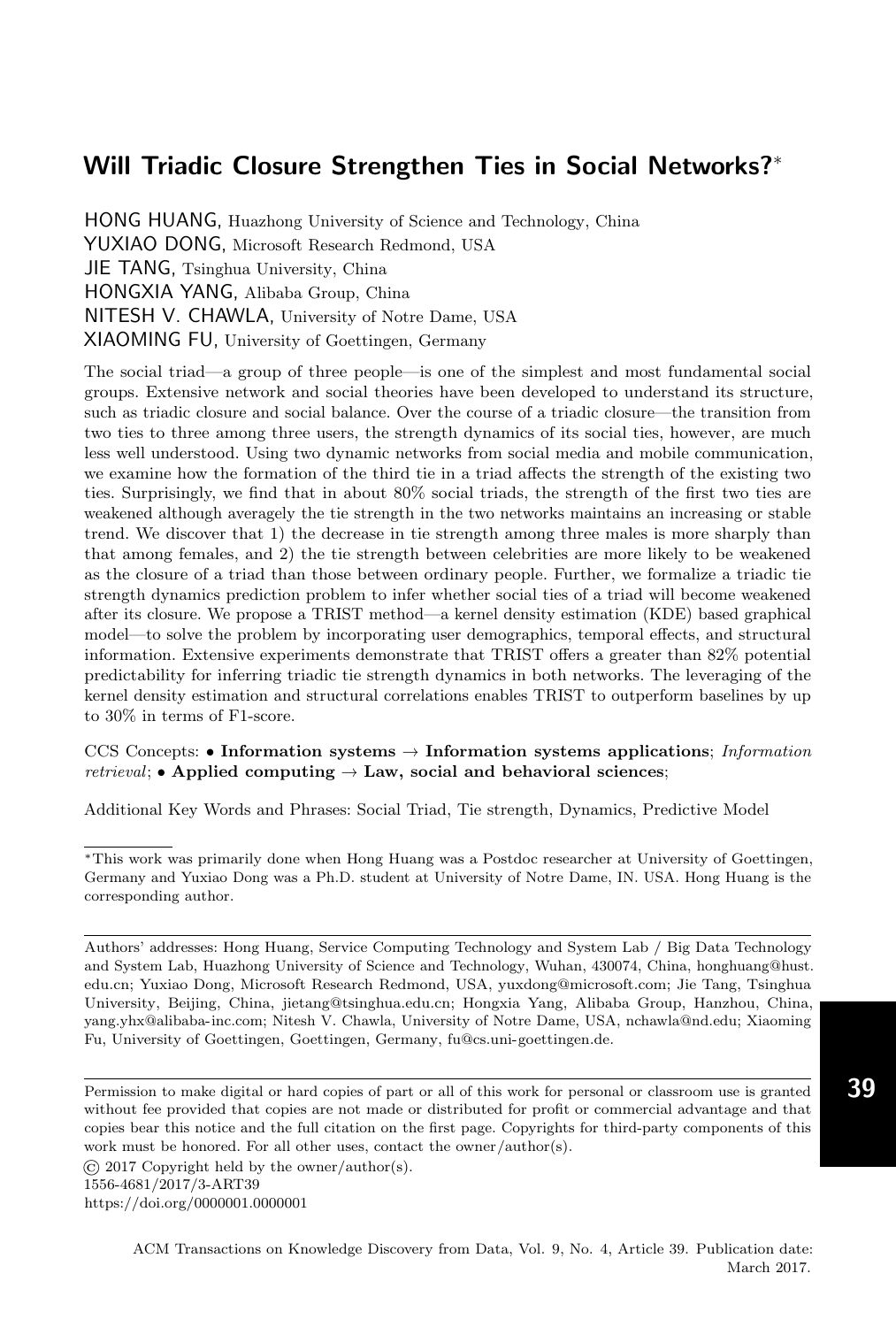#### ACM Reference Format:

Hong Huang, Yuxiao Dong, Jie Tang, Hongxia Yang, Nitesh V. Chawla, and Xiaoming Fu. 2017. Will Triadic Closure Strengthen Ties in Social Networks?. ACM Trans. Knowl. Discov. Data. 9, 4, Article 39 (March 2017), [27](#page-26-0) pages.<https://doi.org/0000001.0000001>

# 1 INTRODUCTION

Social relationships are formed as individuals connect and interact with each other. Collectively, connected individuals further emerge as groups, communities, and societies, which manifest as networks. In this work, we focus on studying the simplest and most fundamental organizing unit among individuals in social networks — the social triad. As networks evolve, the strength of social ties does not keep constant over time. Some ties may become strong ties at first and then weaken over time, while other social ties begin as weak ties and become stronger. The dynamics of tie strength become even more complicated when we consider the interpersonal interactions, i.e., in a closed triad, will the formation of the third tie affect the strength of the existing two ties?

A significant amount of work has been devoted to investigating triadic relationships in social networks for decades. Simmel pioneered the study of "triad" and suggested that a social triad is fundamentally different from a dyad as interaction between members decreases, intimacy declines, strength and stability increase [\[Simmel 1950\]](#page-26-1). A common behavior was often observed in a triad that two of the members will tend to unite against the other one, which is known as two-against-one phenomenon [\[Caplow 1968\]](#page-24-0). Heider developed the balance theory [\[Heider 1958\]](#page-25-0) in social triads that explains the proverbs — "A friend of my friend is my friend" and "The enemy of my enemy is my friend." Davis et al. proposed a status theory [\[Davis and Leinhardt 1972\]](#page-24-1) that provides an organizing principle for directed networks of signed links. They addressed how the interplay between signed (i.e., positive and negative) relationships affects the structure of networks. However, in many online social networks until today (e.g., Twitter, Facebook, Weibo, etc.), it is hard to tell the sign of relationships in these networks where such theories, like balance theory and status theory would not be applied any more.

Besides social theories on triadic relationships, a large body of work [\[Fang and Tang 2015;](#page-24-2) [Huang et al.](#page-25-1) [2014;](#page-25-1) [Kossinets and Watts 2006;](#page-25-2) [Lou et al.](#page-25-3) [2013;](#page-25-3) [Romero and Kleinberg 2010;](#page-25-4) [Zignani et al.](#page-26-2) [2014\]](#page-26-2) has focused on modeling and predicting the process of triadic closure, i.e., the transition from open triads to closed triads. Furthermore, the process of triadic closure has been empirically demonstrated to be relevant for characterizing both social ties at the micro level [\[Dong et al.](#page-24-3) [2016;](#page-24-3) [Sintos and Tsaparas 2014\]](#page-26-3), and scaling laws at the macro level, in social and information networks [\[Klimek and Thurner 2013;](#page-25-5) [Leskovec et al.](#page-25-6) [2008;](#page-25-6) [Zhang et al. 2017\]](#page-26-4).

Although amount of interesting and promising discoveries have been found in the field of social triads, little has been studied concerning what happens after triadic closure, especially the dynamics of tie strength within a triad. Essentially, previous attempts were limited by focusing on the closure transition, and ignoring the dynamics of triadic relationships after its closure. In other words, the interaction dynamics in a triad is still unclear, particularly, will triadic closure strengthen social ties? Further complications arise due to the complexity of scrutinizing various factors that drive the interaction dynamics of social triads, such as the demographics of a triad's three users, their tie strength, and the formation order of the links in a triad. Moreover, there is a lack of a basic understanding of the predictability of triadic tie strength dynamics in social networks.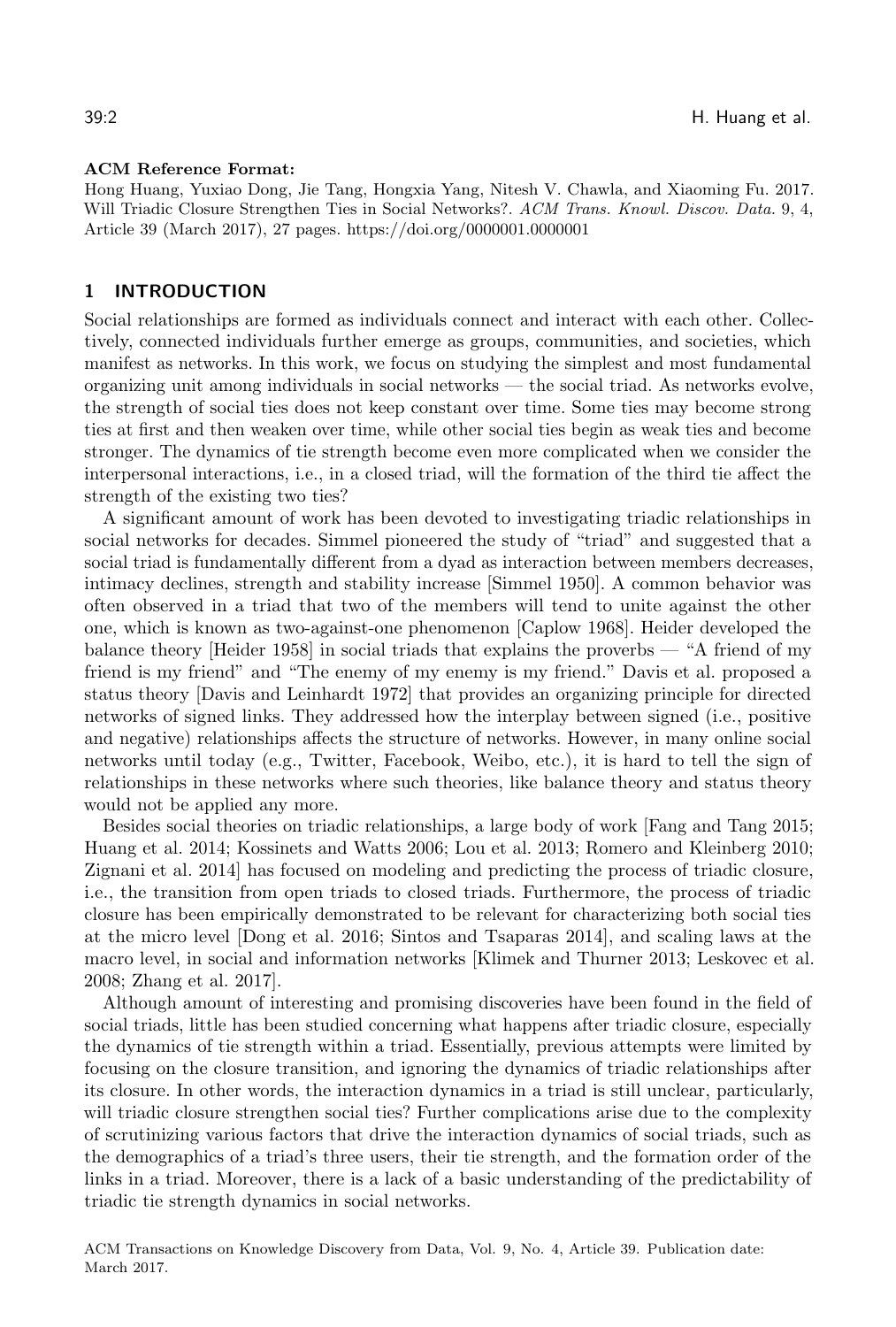<span id="page-2-0"></span>

Fig. 1. Illustrative example of triadic tie strength dynamics in social networks. The formation of link  $e_{AC}$  makes an open triad  $\mathcal{O}_{ABC}$  become a closed triad  $\mathcal{T}_{ABC}$  at time t, and develop different levels of tie strength (numbers on each tie) within  $\mathcal{T}_{ABC}$  at time  $t + \Delta t$ ;

In light of these limitations, we aim to understand how people are embedded and interact within a closed social triad over time. Figure [1](#page-2-0) shows an illustrative example of the evolution of triadic relationships in social networks. We observe that an open triad  $\mathcal{O}_{ABC}$  becomes a closed one  $\mathcal{T}_{ABC}$  with the formation of a new link  $e_{AC}$  at timestamp t. The goal is to trace the dynamics of triadic interactions within these three users for a short period  $\Delta t$  before and after  $t$ . Specifically, we aim to understand the extent to which triadic tie strength dynamics after the formation of the third link can be predicted from social networks.

Our studies could be beneficial to personal recommendation applications in OSN services. For example, if the tie strength dynamics between two users is known, one could recommend appropriate services for one user according to the usage of the other user. Similarity, when we invite a new user to OSN services, we could make more efficient friend recommendations as the estimation for tie strength dynamics would help us determine whether it is beneficial.

Contributions. Employing two types of large dynamic social networks — social media and mobile communication — as the basis of our study, we trace the dynamics of social interactions within social triads and systematically investigate the dynamics of tie strength in social triads over time. The strength of a social tie is measured by its interaction frequency.

Our study unveils the following interesting discoveries. We surprisingly find that although averagely the tie strength in the two dynamic social networks maintains an upward or stable trend (shown in Figure [2\)](#page-3-0), in around 80% of closed social triads, the strength of the first two ties becomes weakened (shown in Figure [3\)](#page-3-1) . We also discover that the stronger (as measured by interaction frequency and reciprocity) the third tie is, the less likely the first two ties are weakened; while the stronger the first two ties are, the more likely they are weakened. In addition, we find that the decrease in tie strength among three males is more sharply than that among females. Finally, we observe that in social media, tie strength between celebrities are more likely to be weakened as the closure of a triad than those between ordinary people.

We then formalize the question of whether tie strength of a triad after closure will become weakened as a triadic tie strength dynamics prediction problem. The prediction task is to infer whether the formation of the third link in a given triad will, within a predefined timeframe, make the interactions of the other two links infrequent. To solve this problem, we propose a triadic tie strength dynamics (TRIST) model — a kernel density estimation (KDE)-based factor graph. As a graphical model, TRIST incorporates not only attribute features but also structural features into a unified framework. Another advantage of the model comes from kernel density estimation, which smoothly models discrete attribute features. The TRIST-ST model is a reduced version of the TRIST model, which utilizes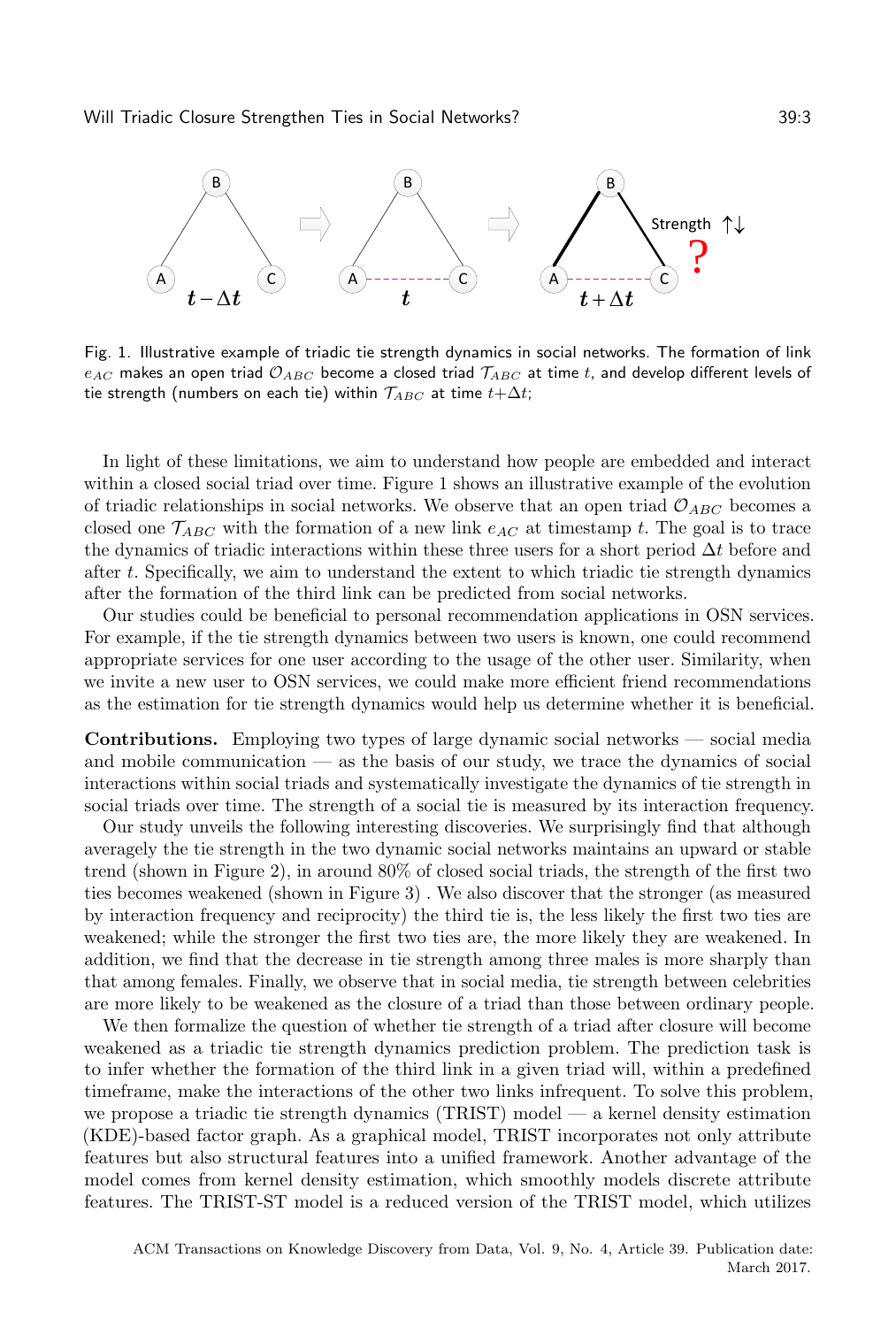<span id="page-3-0"></span>

<span id="page-3-1"></span>Fig. 2. Trends of the interaction frequency over time.  $y$ -axis: Interaction Frequency (#interactions per day). (a) Weibo network; (b) Mobile network.



Fig. 3. Tie strength dynamics after triadic closure in social networks. In Weibo, ties in about 85% triads have been weakened while in Mobile ties in 74% triads have been weakened.

only attribute features by kernel density estimation, and ignores structural features. Our experimental results on both types of networks demonstrate that by using the same set of attribute features with logistic regression, SVM, decision trees, and na¨ıve Bayes, the TRIST-ST model improves the prediction performance by up to 10% over the benchmarks due to the leverage of kernel density estimation. By leveraging structural features additionally, the proposed TRIST offers a greater-than-82% potential predictability for triadic tie strength dynamics, and outperforms alternative methods by up to 30%, in terms of F1-score.

Data. We use two types of networks — social media and mobile networks. The social media network comes from Weibo<sup>[1](#page-3-2)</sup>, which is the most popular microblogging service in China, with more than 560 million users. The Weibo dataset we use contains more than 1 million users and more than 308 million following relationships (links) [\[Huang et al.](#page-25-1) [2014\]](#page-25-1).

<span id="page-3-2"></span><sup>1</sup>http://weibo.com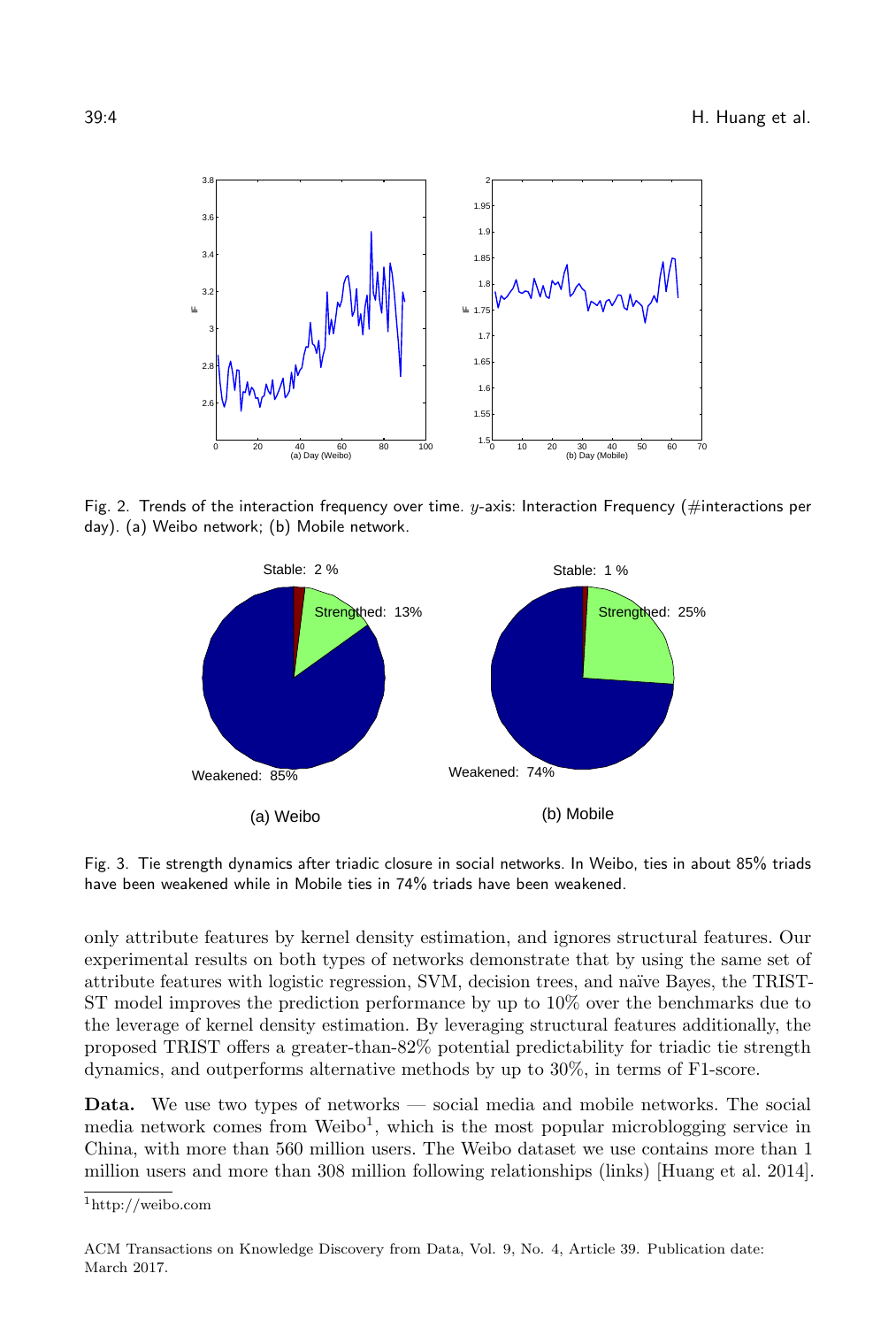<span id="page-4-0"></span>

| Item                                     | Weibo       | Mobile     |
|------------------------------------------|-------------|------------|
| #Users                                   | 1,776,950   | 194,526    |
| $#$ Links                                | 308,489,739 | 206,934    |
| #Interestions                            | 15,827,764  | 3,908,132  |
| $#Open$ Triads                           | 241,364,986 | 35,314,058 |
| $\#\text{Closed Triads}$                 | 21,622,013  | 2,259,480  |
| $\#C$ losed Triads with reciprocal links | 954,440     | 532,308    |

Table 1. Data statistics

These users generated more than 12 million retweeting records from September  $28^{th}$ ,  $2012$ to October  $29^{th}$ , 2012. For each user, we have the demographic information — gender and verified status — in their online profiles. The mobile network dataset is extracted from a subset of a collection of two-month mobile call detail records from an anonymous country. In this data, each user is anonymized by the data provider. We construct a sub-network by viewing each user as a node, and connecting a link between two users if they have at least one call from the two-month observation window. This resultant mobile sub-network (Mobile) contains 194,526 users and 206,934 links. Table [1](#page-4-0) details the statistics of the two networks.

Organization. Section [2](#page-4-1) formalizes the triadic tie strength dynamics prediction problem. Section [3](#page-5-0) demonstrates the dynamics status of triadic relationships in social networks and investigates various factors that drive triadic tie strength dynamics. The proposed TRIST model is introduced in Section [4](#page-12-0) and its prediction performance is presented in Section [5.](#page-18-0) Related work is summarized in Section [6,](#page-22-0) with our conclusion and recommendations for future work provided in Section [7.](#page-24-4)

# <span id="page-4-1"></span>2 PROBLEM DEFINITION

Let  $G^t = (V^t, E^t, I^t)$  denote a directed and weighted network at time t, where  $V^t = \{v_i\}$ is the set of users,  $E^t \subset V^t \times V^t$  is the set of links between users, with each link denoted as  $e_{ij} = (v_i, v_j) \in E^t$ . Then we can define a dynamic network  $G = \{G^t = (V^t, E^t), t \in$  $\{1, \dots, t, \dots, T\}$  over a timeframe T. To make it more readable, we summarize all notations used in this paper in Table [2.](#page-6-0)

<span id="page-4-2"></span>Definition 2.1. Closed and Open Triads. Given three users A, B,  $C \in V^t$ , if there exists a link between any two users –  $e_{AB}$ ,  $e_{BC}$ ,  $e_{AC} \in E^t$ , we say that A, B, and C form a closed triad  $\mathcal{T}_{ABC}$  at timestamp t; if there are only two links – e.g.,  $e_{AB}$ ,  $e_{BC} \in E^t$  – then A, B, and C form an open triad  $\mathcal{O}_{ABC}$  in which users A and C are disconnected.

While extensive efforts have been devoted to explaining triadic relationships in social networks, such as social balance [\[Heider 1958\]](#page-25-0) and social status theories [\[Davis and Leinhardt](#page-24-1) [1972\]](#page-24-1), little has been done to understand triadic interaction dynamics. In this work, we aim to model the interaction dynamics of links  $e_{AB}$  and  $e_{BC}$  – when and after the third link  $e_{AC}$ is formed by which an open triad  $\mathcal{O}_{ABC}$  becomes a closed triad  $\mathcal{T}_{ABC}$ .

Suppose at timestamp t, the formation of edge  $e_{AC}$  turns an open triad  $\mathcal{O}_{ABC}$  into a closed triad  $\mathcal{T}_{ABC}$ . Our goal is to trace the evolution of interactions in this triad when and after the transition happens. More specifically, we investigate the changes of the interaction frequencies of links  $e_{AB}$  and  $e_{BC}$  within a timeframe  $[t-\Delta t, t+\Delta t]$ , where  $\Delta t$  is an observation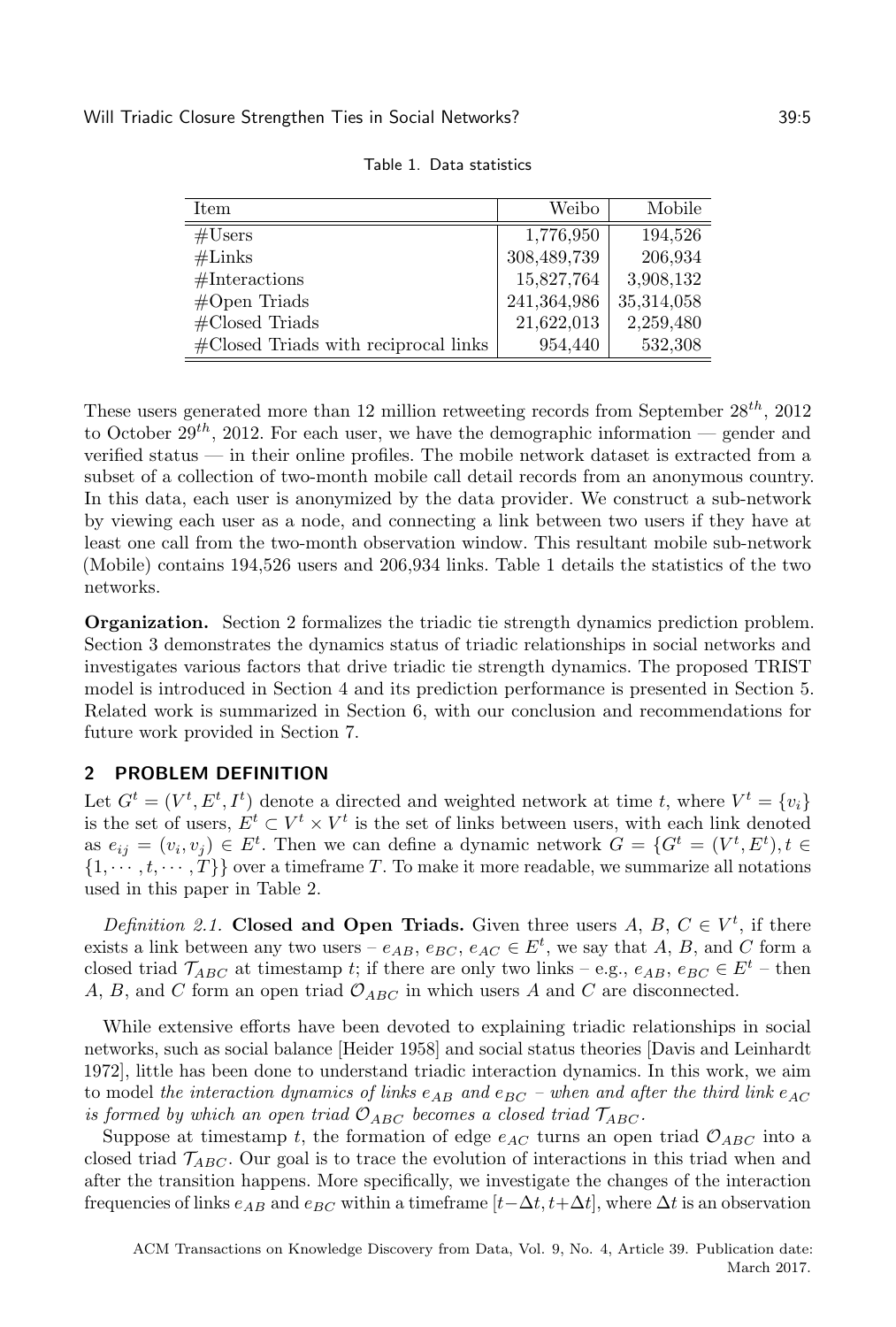window. The interaction frequency  $IF_e$  is simply defined as the average interaction times, i.e.,  $IF_e^{[t-\Delta t,t+\Delta t]}/2\Delta t$ .

<span id="page-5-1"></span>Definition 2.2. Weakened or Strengthened Tie. Given a closed triad  $\mathcal{T}_{ABC}$  with the third link  $e_{AC}$  formed at timestamp t, and the interaction histories of  $e_{AB}$  and  $e_{BC}$ , in a future timestamp  $t'$   $(t' = t + \Delta t, \Delta t \ge 0)$ , we call tie  $IF_e$  is weakened within the timeframe  $[t - \Delta t, t + \Delta t]$  if the interaction frequency  $IF_e^{[t, t + \Delta t]}$  deceases significantly (with  $p < 0.01$ , t-test) compared with  $IF_e^{[t-\Delta t,t]}$ ; otherwise,  $IF_e$  is strengthened.

In defining so,  $IF_e$  could be three different cases, including  $IF_{AB}$ ,  $IF_{AC}$ , or  $IF_{AB+AC}$ . We formally define the problem of predicting triadic tie strength dynamics as follows.

PROBLEM 1. Triadic Tie Strength Dynamics Prediction. Given the set of closed triads  $\mathcal{T}^t$  who become closed at timestamp t and a future timestamp t'  $(t' = t + \Delta t, \Delta t \ge 0)$ , the task is to learn a predictive function:

$$
f: (\{G, \mathcal{T}^t, \mathbf{X}\}) \to Y^{t'}_{\mathcal{T}}
$$

where  $Y^t_\mathcal{T}$  denotes the dynamics status (strengthened vs. weakened) of  $IF_e$  within the timeframe  $[t - \Delta t, t + \Delta t]$ , with  $y_i = 0$  indicating tie  $IF_e$  strengthened and  $y_i = 1$  indicating that  $IF_e$  is weakened, and **X** is an attribute matrix associated with closed triads.

The problem is formalized in triads with directed links; there are in total 27 different types of directed triads. In this work we consider the representative directed triangles with limiting  $e_{AB}$  and  $e_{BC}$  as reciprocal links, and leave the remaining cases for future work. The reason comes from the fact that reciprocal relationships are considered friendships or social relationships in social media [\[Kwak et al.](#page-25-7) [2010;](#page-25-7) [Lou et al.](#page-25-3) [2013\]](#page-25-3) or mobile communications [\[Dong](#page-24-5) [et al. 2014;](#page-24-5) [Onnela et al. 2007\]](#page-25-8).

# <span id="page-5-0"></span>3 TRIADIC TIE STRENGTH DYNAMICS

In this section, we first discern the degree to which triadic relationships in social networks are weakened. We then move on to examine how different factors influence the dynamics status of social triadic relationships in different networks. Specifically, given a closed triad  $\mathcal{T}_{ABC}$  that becomes closed by the formation of  $e_{AC}$ , we investigate the following observations and factors:

- ∙ Tie Dynamics in Triads: What is the interaction dynamics of ties in social triads?
- Social Tie: How do the strength and reciprocity of the new tie  $e_{AC}$  and existing ties  $e_{AB}$  and  $e_{BC}$  affect the dynamics status of  $IF_e$ ?
- ∙ User Demographics: How do users' demographic profiles gender and social status influence triadic tie strength dynamics?
- Temporal Effects: How long does the formation of link  $e_{AC}$  influence triadic tie strength dynamics?

#### 3.1 Tie Dynamics in Triads

We examine the ratios of strengthened and weakened ties in social networks and the degree to which a network as a whole presents weakened. We compare the results with interaction dynamics in both open triads and a network as a whole. We consider all available data in our dataset except those with incomplete information. For example, for Weibo data, we consider 934,733 triads strength dynamics among all the 954,440 closed triads except those 19,707 triads (∼ 2.06%) that lack of gender and verified status information..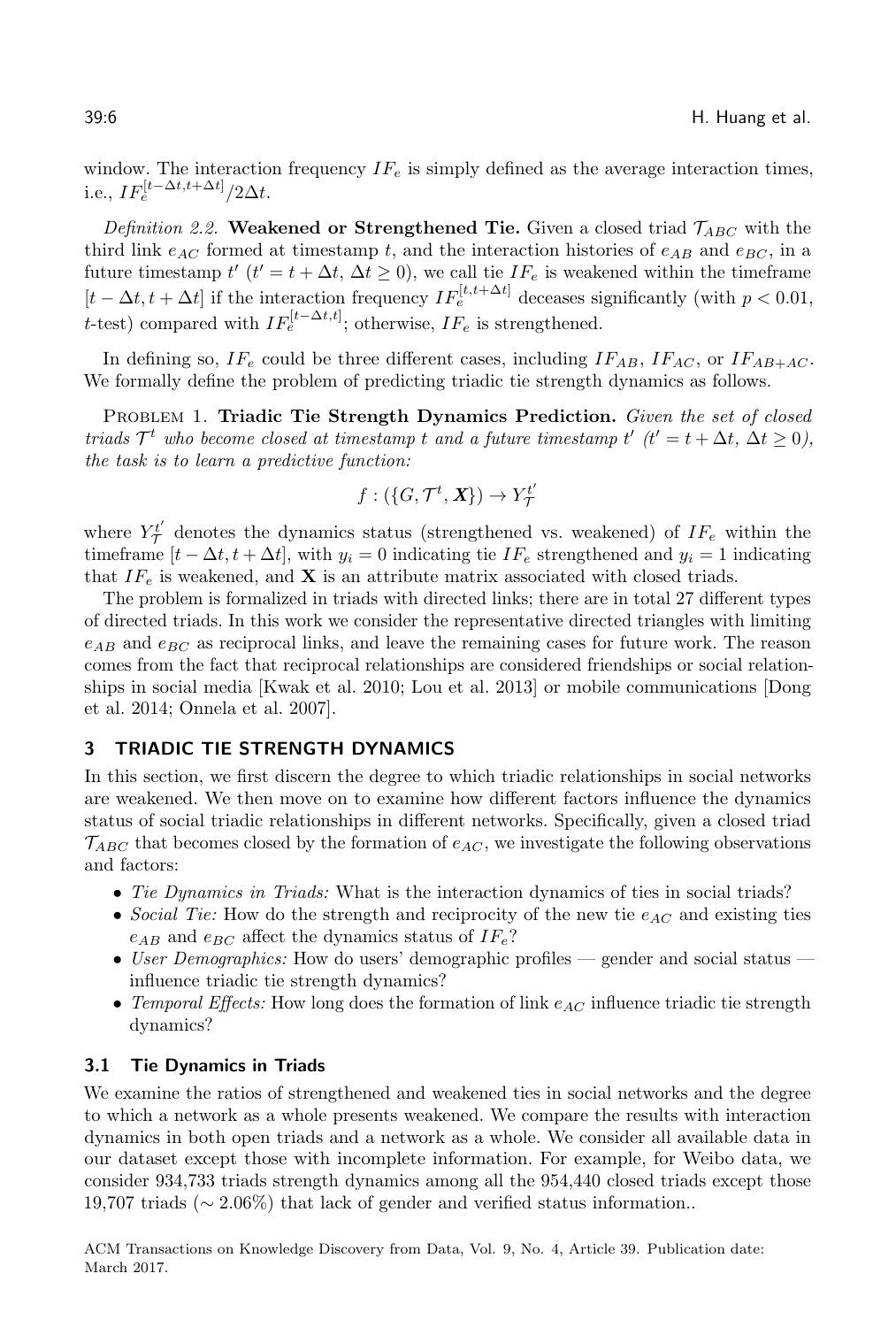<span id="page-6-0"></span>

| Notation                                             | Meaning                                                                                                            |
|------------------------------------------------------|--------------------------------------------------------------------------------------------------------------------|
| $G^t$                                                | A network at time t                                                                                                |
| $V^t$                                                | A set of users                                                                                                     |
| $E^t$                                                | A set of links                                                                                                     |
| $e_{ij}$                                             | A link connecting node $i$ and $j$                                                                                 |
| $\mathcal{T}_{ABC}$                                  | A closed triad with three nodes being $A, B$ and $C$                                                               |
| $\mathcal{O}_{ABC}$                                  | An open triad with three nodes being $A, B$ and $C$                                                                |
| $IF_e$                                               | Interaction frequency of link $e$                                                                                  |
| $\Delta t$                                           | An Observation window                                                                                              |
| $\mathbf X$                                          | An attribute matrix associated with closed triads                                                                  |
|                                                      | Dynamics status of triad $\mathcal{T}_{ABC}$ in time t'                                                            |
| $Y_{\mathcal{T}}^{t'}$<br>$f(\mathbf{x_i^t}, y_i^t)$ | The probability of a tie's dynamics state $y_i^t$ at time t given $\mathbf{x}_i^t$ associated with $\mathcal{T}_i$ |
| $g(y_i^t, y_i^{t'})$                                 | The probability of a tie's dynamics state $y_i^{t'}$ at time t' given its state $y_i^t$ at time t                  |
| $h(y_i^t, y_j^t)$                                    | The probability of a tie's dynamics state $y_i^t$ at time t given $y_j^t$ of a triad $\mathcal{T}_j$               |
| $f(\cdot)$                                           | An attribute factor function                                                                                       |
| $g(\cdot)$                                           | A temporal factor function                                                                                         |
| $h(\cdot)$                                           | A social factor function                                                                                           |
| $\Phi(\cdot)$                                        | An attribute feature function                                                                                      |
| K                                                    | The number of features                                                                                             |
| $\kappa(\cdot)$                                      | A kernel function                                                                                                  |
| $\Psi(\cdot)$                                        | A temporal feature function                                                                                        |
| $\alpha, \beta, \gamma$                              | The weight for feature functions                                                                                   |
| Ζ                                                    | Normalization factor                                                                                               |
| $\cal R$                                             | Objective function                                                                                                 |
| $\eta$                                               | Learning rate                                                                                                      |

Table 2. Notations

Suppose we have dynamic networks  $G = \{G^t = (V^t, E^t), t \in \{1, \dots, t, \dots, T\}\}\$  with T observed days in real datasets, where  $T = 90$  in the Weibo network and  $T = 60$  in the Mobile network. We enumerate all combinations  $\lt t, \Delta t >$  of t and  $\Delta t$  with  $t \geq \Delta t$  and  $t + \Delta t \leq T$ . Given  $\lt t, \Delta t$ , we study the closed triads that become closed at t (Definition [2.1\)](#page-4-2) and report the average percentage of strengthened and weakened ties conditioned on  $\Delta t$  (Definition [2.2\)](#page-5-1). Figure [4](#page-7-0) plots the interaction dynamics of social triads in Weibo and Mobile.

In Figure [4,](#page-7-0) we can clearly see that in around 80% of closed triads the ties maintain a weakened state, triggered by the formation of the third link. While the number of the two kinds of strengthened ties is small, the increasingly strengthened ties (red lines) are consistently more numerous than the non-changing strengthened ones (green lines). Specifically, we observe that the interaction dynamics of link  $e_{AB}$  in Figure [4](#page-7-0) (b,e) is a little weaker than that of  $e_{BC}$  in Figure [4](#page-7-0) (c,f). Overall, the triadic relationships reveal that tie strength tends to become weakened in both the social media and mobile social networks.

We now compare the observations with the interaction dynamics in open triads to examine whether the dynamics status of a closed triad  $\mathcal{T}_{ABC}$  arises from the formation of link  $e_{AC}$ . Similar to the experiments in Figure [4,](#page-7-0) we study the interaction dynamics of open triads for each  $\langle t, \Delta t \rangle$ . Figure [5](#page-8-0) plots the interaction dynamics of open triads in the Weibo and Mobile.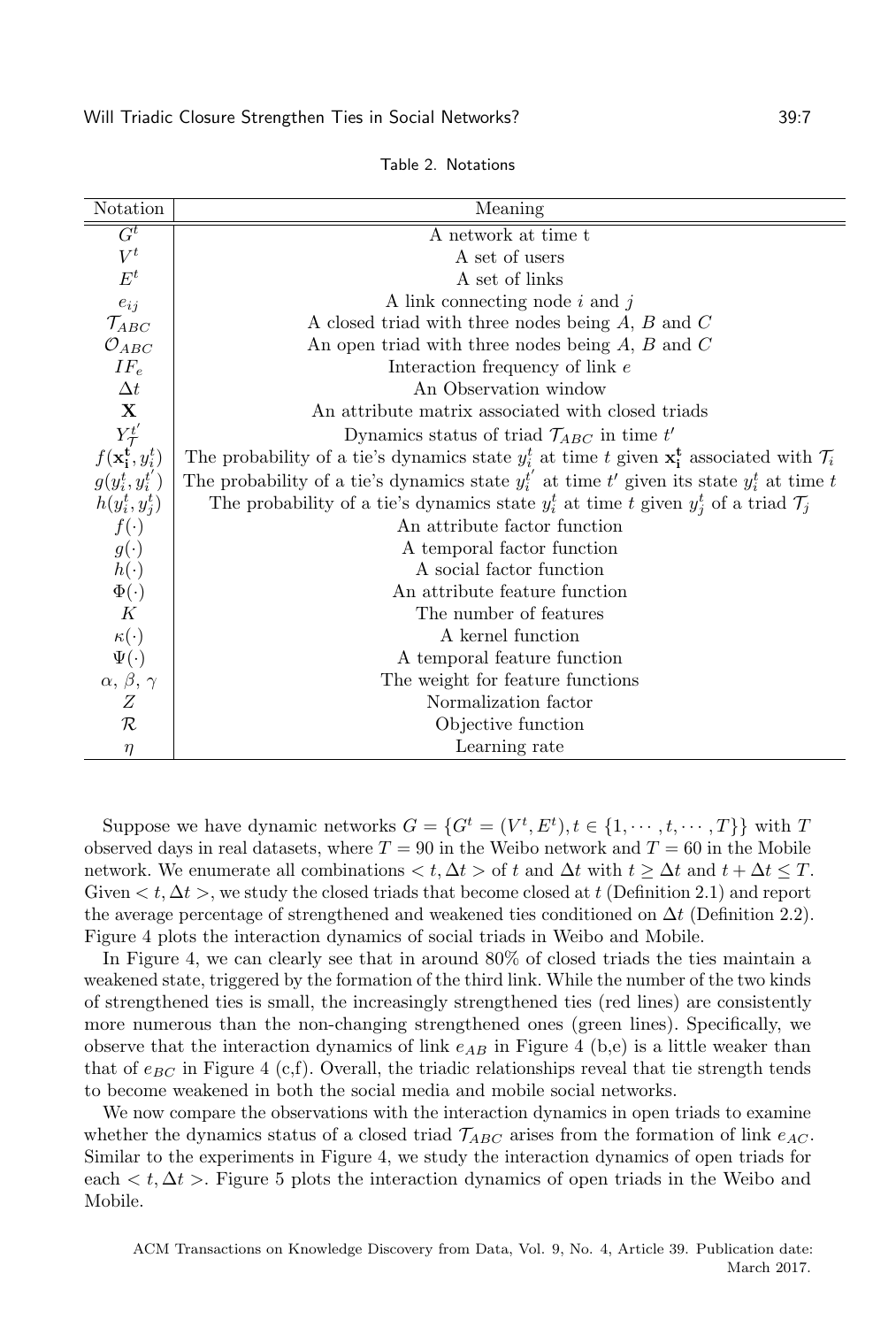<span id="page-7-0"></span>

Fig. 4. Triadic tie strength dynamics of closed triads.  $x$ -axis:  $\Delta t$  in Definition [2.2;](#page-5-1)  $y$ -axis: Probability that a  $IF_e$  is strengthened (red and green lines) or weakened (blue line), conditioned on interaction dynamics of  $IF_{AB+BC}$  (a, d),  $IF_{AB}$  (b, e), and  $IF_{BC}$  (c, f).

We can see the differences of corresponding interaction dynamics between closed triads (Figure [4\)](#page-7-0) and open triads (Figure [5\)](#page-8-0). In Weibo, the probabilities that links are weakened in open triads vs. closed triads are  $60\%$  vs.  $80\%$  in Figures [4](#page-7-0) (a) and [5](#page-8-0) (a),  $15\%$  vs.  $70\%$  in Figures [4](#page-7-0) (b) and [5](#page-8-0) (b), 50% vs. 80% in Figures 4 (c) and 5 (c). We can also see that in Mobile, the weakened probabilities in Figures [4](#page-7-0) (d, e, f) are higher than those in Figure [5](#page-8-0) (d, e, f). Conversely, the remaining strengthened cases in open triads are more than those in closed triads. In this sense, we conclude that the formation of the third link  $e_{AC}$  activates weakened ties in triads.

# 3.2 Social Ties

We study how link  $e_{AC}$ 's attributes — such as tie strength and reciprocity — influence the dynamics status of ties in a closed triad  $\mathcal{T}_{ABC}$ . Although  $e_{AC}$  belongs to the triad  $\mathcal{T}_{ABC}$ , we refer to it as an external tie because our goal is to study  $e_{AC}$ 's influence on  $e_{AB}$  and  $e_{BC}$ with its establishment.

Tie Strength of  $e_{AC}$ . Tie strength represents the extent of closeness of social relationships. We measure the strength of social ties by the number of interactions between two users in Weibo (#retweets and #comments) and Mobile (#phone-calls) [\[Dong et al.](#page-24-5) [2014;](#page-24-5) [Gilbert](#page-25-9) [2012;](#page-25-9) [Onnela et al.](#page-25-8) [2007\]](#page-25-8). Such a definition suggests a way of answering the following question: How does the strength of the newly formed link  $e_{AC}$  affect the dynamics status of  $IF_e$  in  $\mathcal{T}_{ABC}$ ? Figure [6](#page-9-0) plots the influence of link  $e_{AC}$  with different tie strength (indicated by different colors) in Weibo and Mobile. First, we observe that both networks present similar patterns of triadic tie strength dynamics. Second, surprisingly, we find that as  $e_{AC}$ 's tie strength increases, the likelihood that tie strengthens in closed triads  $\mathcal{T}_{ABC}$  increases (blue to red to green lines). In other words, frequent interactions of the newly formed link between A and C promote the stronger ties in the closed triad  $\mathcal{T}_{ABC}$ .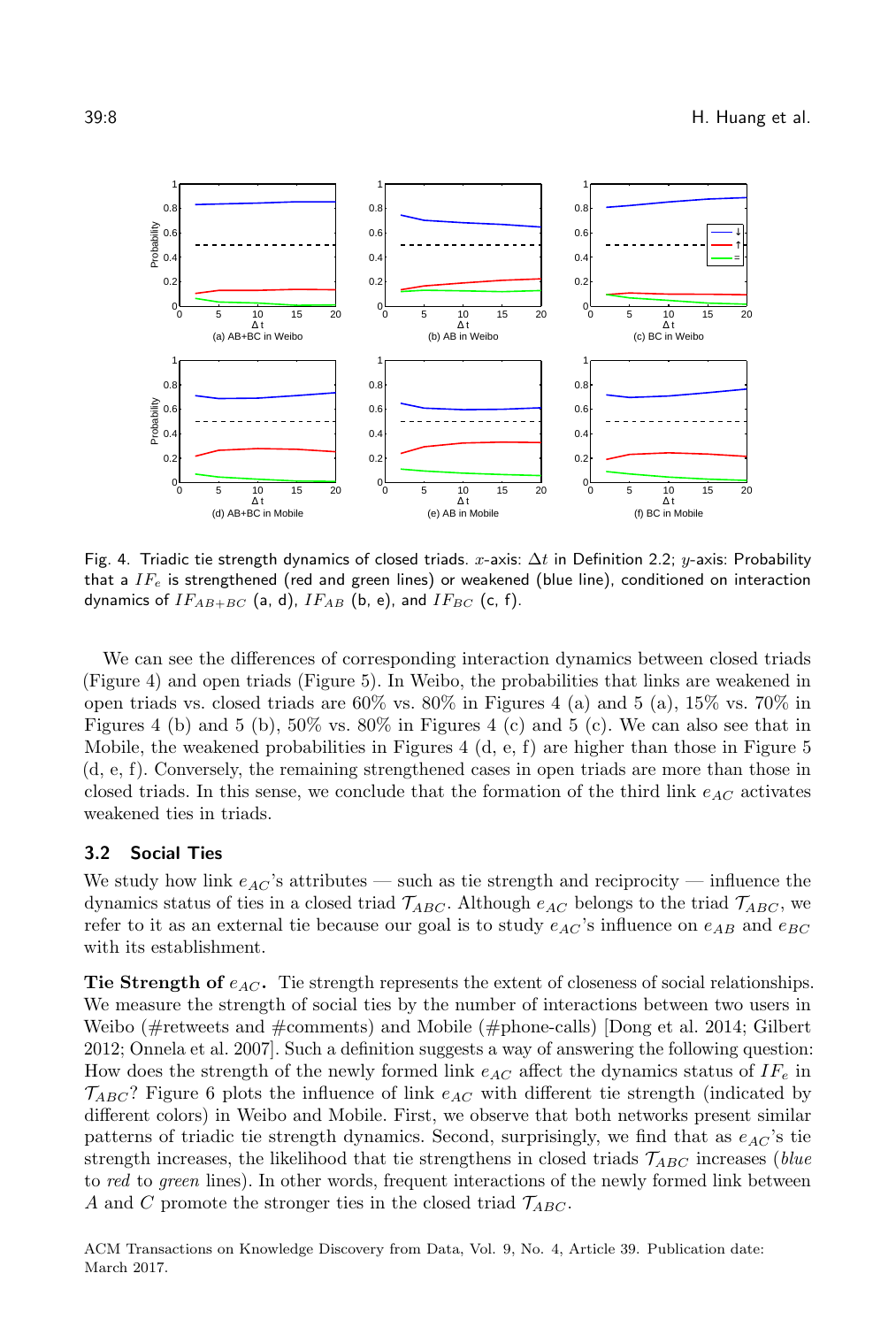<span id="page-8-0"></span>

Fig. 5. Triadic tie strength dynamics of open triads.  $x$ -axis:  $\Delta t$ ;  $y$ -axis: Probability that the interaction frequency of  $IF_e$  in an open triad is weakened (blue line), strengthened — increasing (red line), or strengthened — decreasing (green line), conditioned on the interaction dynamics of  $IF_{AB+BC}$  (a, d),  $IF_{AB}$  (b, e), and  $IF_{BC}$  (c, f).

**Reciprocity of**  $e_{AC}$ . A reciprocal (two-way) relationship, usually developed from a parasocial (one-way) relationship, represents a stronger or trustful relationship between users in social media [\[Kwak et al.](#page-25-7) [2010;](#page-25-7) [Lou et al.](#page-25-3) [2013\]](#page-25-3) and mobile communications [\[Dong](#page-24-5) [et al.](#page-24-5) [2014;](#page-24-5) [Onnela et al.](#page-25-8) [2007\]](#page-25-8). We examine the extent to which the formation of link  $e_{AC}$ as a parasocial (one-way) and a reciprocal (two-way) relationship can affect the dynamics status of the closed triad  $T_{ABC}$ . Figure [7](#page-9-1) reports the results of triadic tie strength dynamics conditioned on the reciprocity of  $e_{AC}$ . From this figure, we see that while there are only slight differences between parasocial and reciprocal relationships, the parasocial  $e_{AC}$  consistently shows more positive effects on activating weakened ties in  $\mathcal{T}_{ABC}$ .

Tie Strength of  $e_{AB}$  and  $e_{BC}$ . We investigate how the tie strength of  $e_{AB}$  and  $e_{BC}$ before the formation of link  $e_{AC}$  influence the tie dynamics in  $\mathcal{T}_{ABC}$  after the establishment of  $e_{AC}$ . Relative to the external tie  $(e_{AC})$ , we refer to  $e_{AB}$  and  $e_{BC}$  as internal ties in  $\mathcal{T}_{ABC}$ . Our intuition is that with strong internal social ties, three users tend to maintain strengthened triadic relationships. Figure [8](#page-10-0) details the results. Generally, we can see that in both Weibo and Mobile, internal tie strength and triadic tie strength dynamics have a negative correlation; that is, ties in a social triad have a high probability to transit to a weakened state if it has strong internal ties before its closeness. The observation that is against our intuition indicates that three people with strong connections in open triadic relationships have the tendency to disperse their social focus and investment to the newly connected social tie that actually makes this open triad closed.

# 3.3 User Demographics

We investigate the interplay of triadic tie strength dynamics and user demographic profiles in social networks. Due to the unavailability of mobile users' demographic information, in this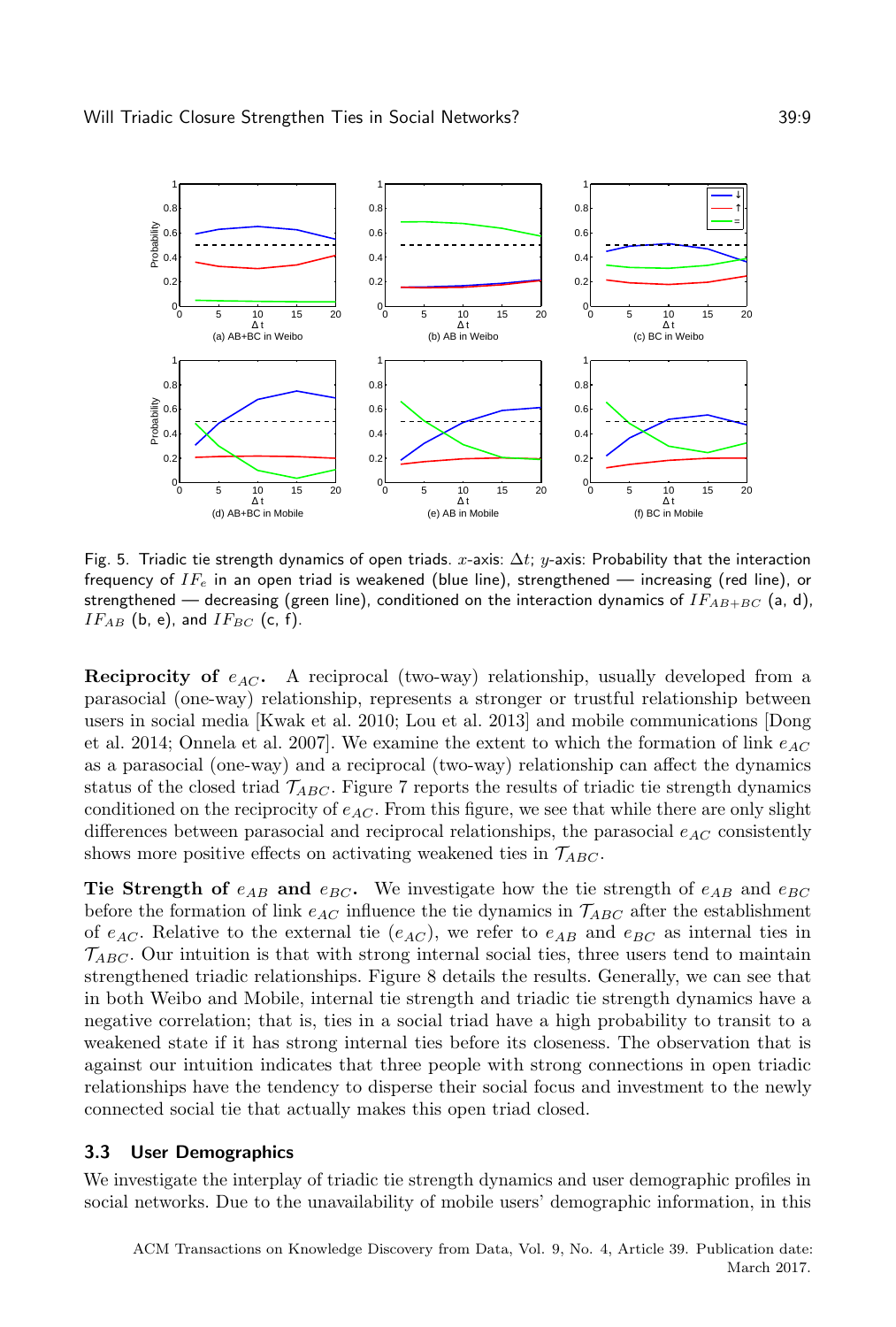<span id="page-9-0"></span>

Fig. 6. External tie strength ( $e_{AC}$ ). x-axis:  $\Delta t$  in Definition [2.2;](#page-5-1) y-axis: Probability that tie  $IF_e$  in  $T_{ABC}$ is weakened, conditioned on interaction dynamics of  $IF_{AB+BC}$  (a, d),  $IF_{AB}$  (b, e), and  $IF_{BC}$  (c, f). IF denotes the average number of interactions (#retweets and #comments in Weibo and #phone-calls in Mobile) per day.

<span id="page-9-1"></span>

Fig. 7. Reciprocity of external tie  $e_{AC}$ . x-axis:  $\Delta t$  in Definition [2.2;](#page-5-1) y-axis: Probability that a tie  $IF_e$  in  $\mathcal{T}_{ABC}$  is weakened, conditioned on interaction dynamics of  $IF_{AB+BC}$  (a, d),  $IF_{AB}$  (b, e), and  $IF_{BC}$ (c, f).

study we focus on Weibo. Specifically, we examine how users' gender and status correlate with the dynamics status of triadic relationships.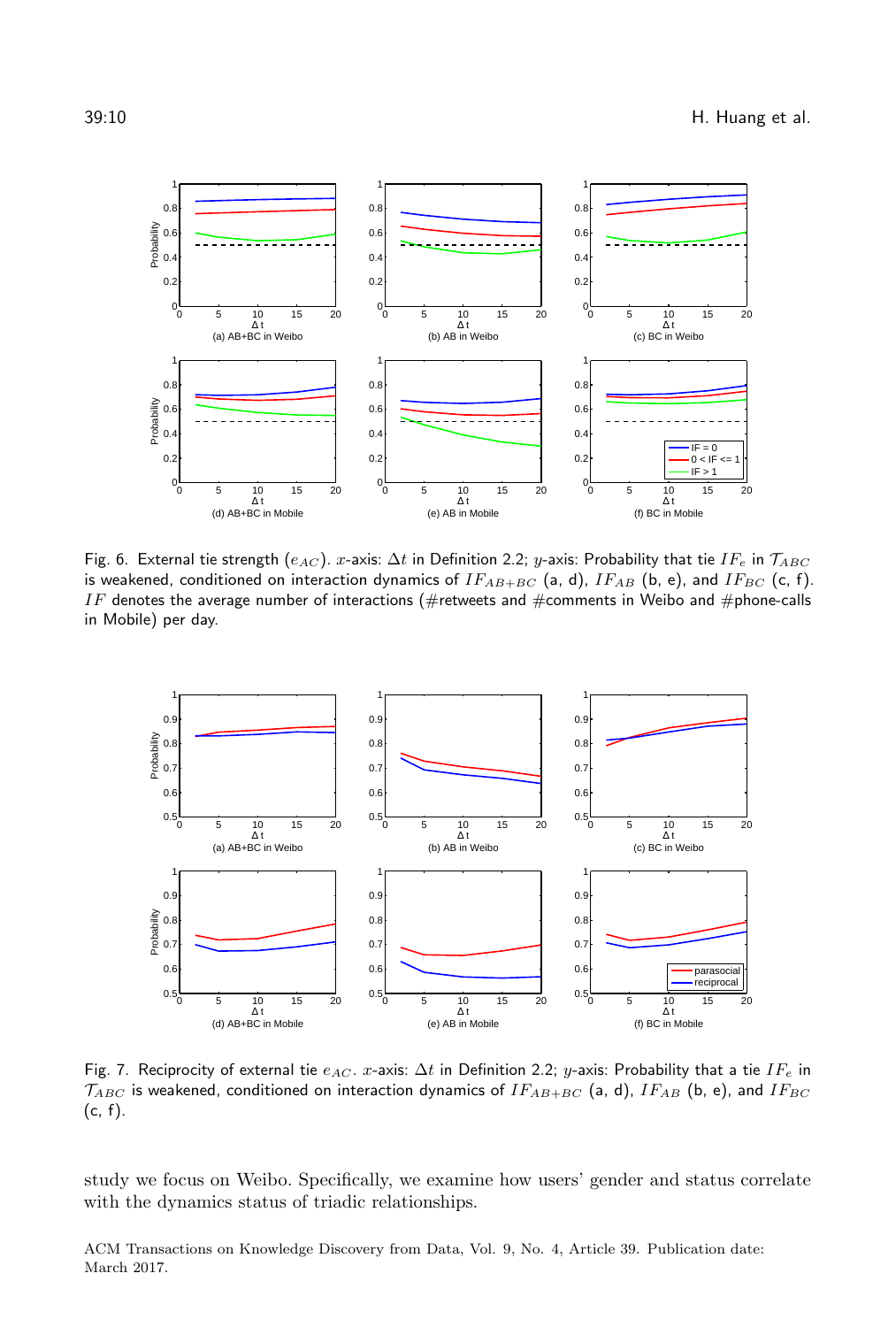<span id="page-10-0"></span>

Fig. 8. Internal tie strength ( $e_{AB}$  and  $e_{BC}$ ). x-axis:  $\Delta t$  in Definition [2.2;](#page-5-1) y-axis: Probability that a tie  $IF_e$  in  $\mathcal{T}_{ABC}$  is weakened, conditioned on interaction dynamics of  $IF_{AB+BC}$  (a, d),  $IF_{AB}$  (b, e), and IF<sub>BC</sub> (c, f). IF denotes the average number of interactions (#retweets and #comments in Weibo and  $#$ phone-calls in Mobile) per day.

Gender. Previous studies have revealed that females and males display different social behaviors and activities [\[Dong et al.](#page-24-5) [2014;](#page-24-5) [Leskovec and Horvitz 2008\]](#page-25-10). Herein, we explore how people of different genders maintain their triadic social connections. Given a triad  $\mathcal{T}_{ABC}$ , we use a three-bit binary code XXX ( $X = F$  or M denotes a female or male user) to represent the gender information of its three users  $A, B$ , and  $C$ , respectively. We can enumerate eight different combinations of three users' gender. In Figure [9,](#page-11-0) we report the results of four special cases in our problem, i.e., FFF, FMF, MFM, and MMM. We can observe that different gender-based triads reveal different dynamics status. Generally, the decrease in tie strength among three males is more sharply than that among females. In opposite-gender triads, two females and one male  $(FMF$  in which the male serves as the bridge user  $B$ ) have the tendency to maintain relatively strengthened relationships, compared with triads with two males and one female  $(MFM)$ . Overall, we conclude that triadic relationships with more females (FFF and FMF) tend to be stronger compared with the relationships with more males (*MMM* and *MFM*).

Status. We now look at the effects of users' social status on triadic tie strength dynamics. Weibo.com provides a service for "celebrities"  $2$  to verify their real-world status, such as CEO, sports star, professor, and so on. We also use a three-bit binary code XXX ( $X = 1$  or 0 denotes a verified celebrity or not) to represent the status information of three users  $A, B$ , and  $C$  in a triad. Figure [10](#page-11-1) shows the dynamics status of triadic relationships conditioned on three users' social status. First, we can see that tie strength between celebrities are more likely to be weakened as the closure of a triad than those between ordinary people. Similar to the gender-based observations above, we examine the triadic tie strength dynamics conditioned on the status of the bridge user  $B(101 \text{ vs. } 010)$ . The results show that the

<span id="page-10-1"></span> $^{2}\mathrm{We}$  have also used degree and pagerank to category "celebrities" and got similar results.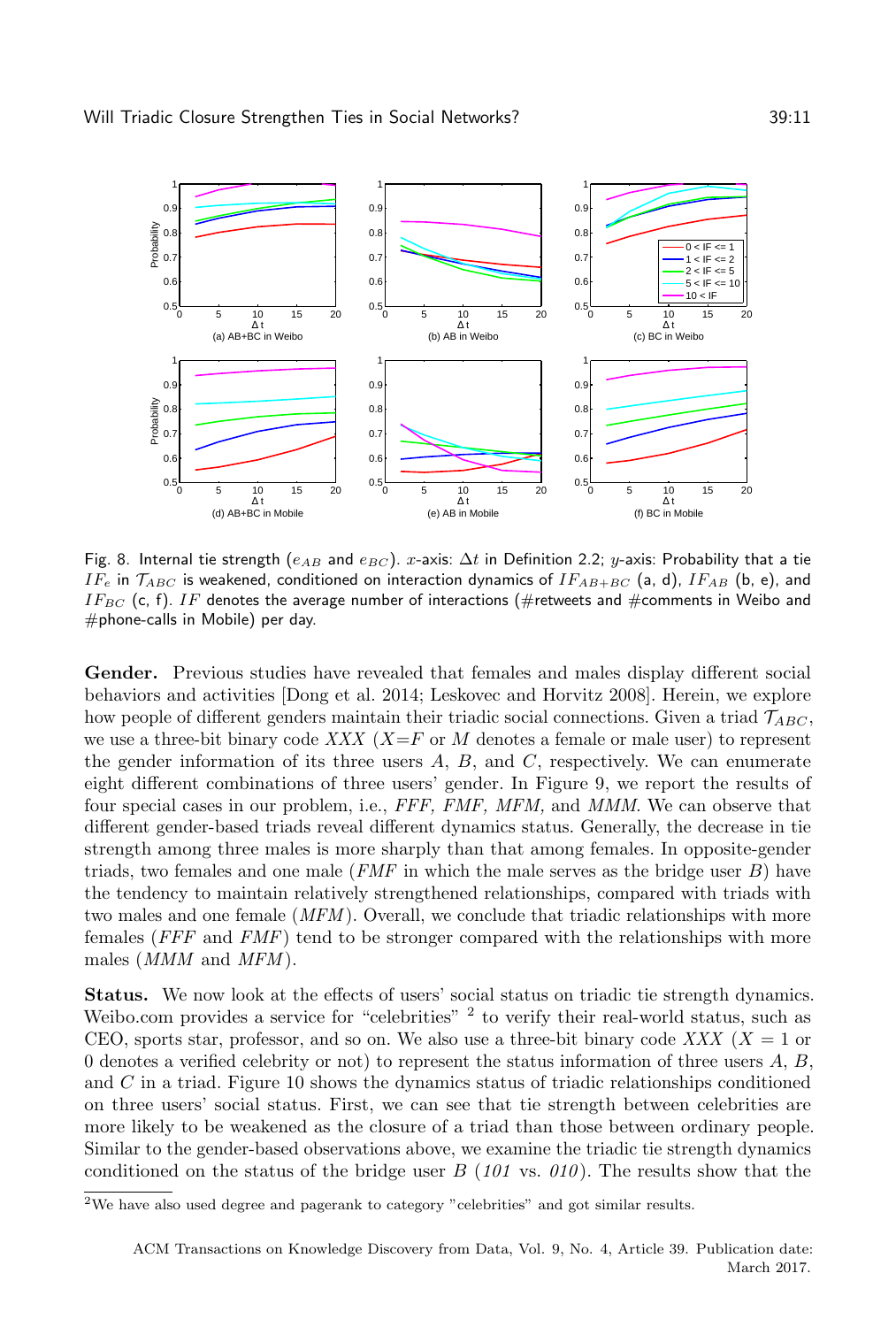<span id="page-11-0"></span>

Fig. 9. User gender correlation in Weibo. F: female user; M: male user.  $x$ -axis:  $\Delta t$  in Definition [2.2;](#page-5-1) y-axis: Probability that a tie IF<sub>e</sub> in  $\mathcal{T}_{ABC}$  is weakened, conditioned on interaction dynamics of IFAB+BC (a, d),  $IF_{AB}$  (b, e), and  $IF_{BC}$  (c, f).

<span id="page-11-1"></span>

Fig. 10. User status correlation in Weibo. 1: verified celebrity; 0: ordinary user; x-axis: Δt in Definition [2.2;](#page-5-1)  $y$ -axis: Probability that a tie IF<sub>e</sub> in  $\mathcal{T}_{ABC}$  is weakened, conditioned on interaction dynamics of IFAB+BC (a, d), IFAB (b, e), and  $IF_{BC}$  (c, f).

triadic relationships maintained by one celebrity and two ordinary people  $(010)$  are stronger than those in the reverse case  $(101)$ . Overall, we conclude that the triadic relationships among celebrities  $(111 \text{ and } 101)$  tend to be weaker compared with the relationships among ordinary people  $(000 \text{ and } 010)$ .

## 3.4 Temporal Effects

We finally study how the length of the observation timeframe —  $\Delta t$  — influences the dynamics status of triadic relationships. Recall that in Definition [2.2,](#page-5-1) we use the interaction frequency within the timeframe  $\Delta t$  to determine the triadic tie strength dynamics.

From Figures [4,](#page-7-0) 3, 5 – [10,](#page-11-1) they are all plotted conditioned on the length of  $\Delta t$  (x-axis). Generally, we can see that when examining triadic tie strength dynamics conditioned on the interaction dynamics of  $e_{AB+BC}$  — subfigures (a, d) in Figures [4,](#page-7-0) 3, 5 – [10,](#page-11-1) the dynamics status of triadic relationships remains relatively horizontal as the increase of  $\Delta t$ . Specifically, we notice that in Figures  $4 - 10$  $4 - 10$  the overall increasing trends of triadic tie strength dynamics conditioned on  $e_{AB+BC}$  — subfigures (a, d) — come from the balance between the decreasing trends of triadic tie strength dynamics conditioned on  $e_{AB}$  — subfigures (b, e) — and the increasing trends conditioned on  $e_{BC}$  — subfigures (c, f) — as the length of  $\Delta t$  increases, respectively.

#### 3.5 Summary

We conduct a regression analysis for the effects of different factors — user demographics and social ties — on triadic tie strength dynamics in Table [3.](#page-12-1) In this analysis, the ordinary least square model is used to model the relationships between the dependent variable (triadic tie strength dynamics) and the independent variables (Column 1). It can be seen that the reciprocity of link  $e_{AC}$  plays more important role in making ties a triad  $\mathcal{T}_{ABC}$  stay weakened than its strength  $(2^{nd}$  line vs.  $3^{rd}$  line). We also observe that in most cases, the demographics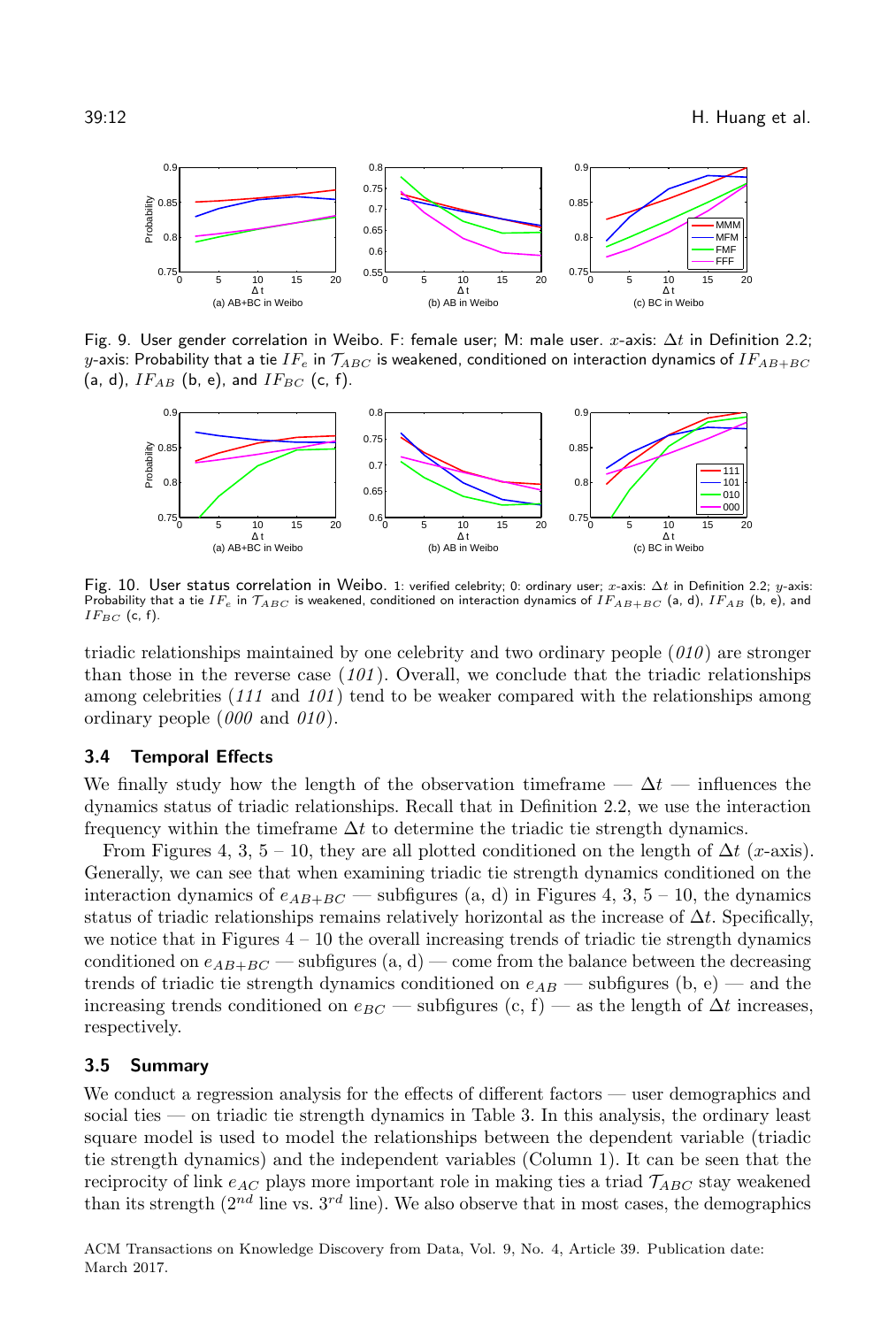<span id="page-12-1"></span>

|                  | Dynamics status on | Dynamics status on | Dynamics status on |
|------------------|--------------------|--------------------|--------------------|
|                  | $IF_{AB}$          | $IF_{BC}$          | $IF_{AB+BC}$       |
| Reciprocity      | 0.796              | $8.23e-03**$       | 0.321              |
| of $e_{AC}$      | (0.015)            | (0.013)            | (0.013)            |
| $IF_{AC}$        | $6.32e-09***$      | $5.02e-09***$      | $1.87e-11***$      |
|                  | (0.011)            | (0.010)            | (0.009)            |
| $IF_{AB+BC}$     | $2.04e-04***$      | $4.83e-05***$      | $1.67e-07***$      |
|                  | (0.004)            | (0.003)            | (0.003)            |
| Gender of A      | $5.49e-03**$       | 0.593              | 0.538              |
|                  | (0.019)            | (0.017)            | (0.016)            |
| Gender of B      | 0.197              | 0.833              | 0.610              |
|                  | (0.020)            | (0.018)            | (0.017)            |
| Gender of C      | 0.718              | $2.55e-03**$       | $3.14e-03**$       |
|                  | (0.019)            | (0.017)            | (0.016)            |
| Status of A      | $0.048*$           | 0.875              | 0.087#             |
|                  | (0.019)            | (0.017)            | (0.017)            |
| Status of B      | 0.561              | 0.232              | 0.233              |
|                  | (0.020)            | (0.018)            | (0.017)            |
| Status of C      | 0.695              | $3.55e-03**$       | $0.010*$           |
|                  | (0.019)            | (0.017)            | (0.016)            |
| $\overline{R^2}$ | 0.019              | 0.023              | 0.029              |

Table 3. Regression Analysis for triadic tie strength dynamics

Note: Robust standard errors in parentheses.

 $R^2$ : the proportion of variance in the criterion that is explained by the estimated regression model. Two-sided p-value are reported and its significant level at: 0.1  $(\#)$ , 0.05  $(*)$ , 0.01  $(**)$ , 0.001 $(**)$ .

(gender and status) of three users are highly correlated with the tie dynamics. The regression results are consistent with the observations above.

According to the correlation and regression analysis above, we provide the following intuitions related to triadic tie strength dynamics in social networks:

- ∙ The triadic relationships are strongly weakened in both online social media and mobile social networks.
- ∙ The stronger the third tie is, the less likely the first two ties are weakened; while the stronger the first two ties are, the more likely they are weakened.
- ∙ The decrease in tie strength among three males is more sharply than that among females.
- ∙ Tie strength between celebrities are more likely to be weakened as the closure of a triad than those between ordinary people.

# <span id="page-12-0"></span>4 TRIST MODEL FRAMEWORK

Our goal is to examine the extent to which the triadic tie dynamics status can be predicted in social networks. To do so, we propose a unified model to capture not only triads' attributes but also social and temporal correlations. In this section, the TRIST framework – a KDE-based Factor Graph (KFG) – is proposed for predicting triadic tie strength dynamics.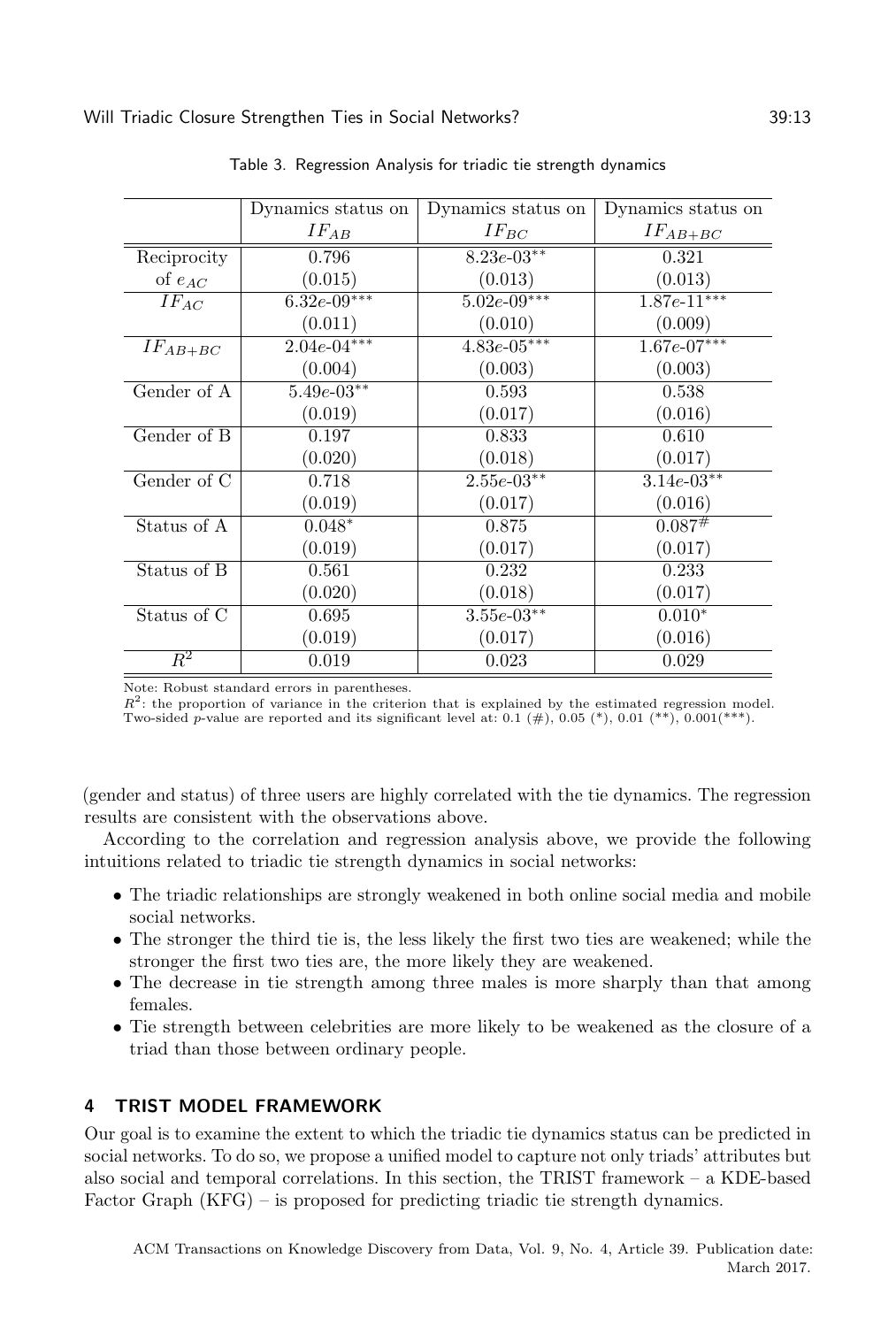# <span id="page-13-2"></span>4.1 KDE-based Factor Graph (KFG)

Given a dynamic network  $G = \{G^t = (V^t, E^t), t \in \{1, \dots, t'\}\}\$ and the attribute features **X** of candidate triads, we define an objective function by maximizing the conditional probability of triadic tie dynamics state Y, i.e.,  $P(Y|\mathbf{X}, G)$ . In a factor graph [\[Kschischang et al.](#page-25-11) [2001\]](#page-25-11), the global probability can be factored as a product of local factor functions that capture both the attribute features X and structural and temporal correlations in the dynamic network G. Herein, we design three types of factor functions to model the observations in Section [3.](#page-5-0)

- Attribute factor  $f(\mathbf{x_i^t}, y_i^t)$ : The probability of a tie's dynamics state  $y_i^t$  at time t given the attribute vector  $\mathbf{x}_i^t$  associated with each triad  $\mathcal{T}_i$ .
- Temporal factor  $g(y_i^t, y_i^{t'})$ ,  $t < t'$ : The probability of a tie's dynamics state  $y_i^{t'}$  at time  $t'$  given its state  $y_i^t$  at time t.
- Social factor  $h(y_i^t, y_j^t)$ : The probability of a tie's dynamics state  $y_i^t$  at time t given the dynamics status state  $y_j^t$  of a triad  $\mathcal{T}_j$ .

Thus, we can define the joint distribution over the triadic tie strength dynamics  $Y$  given  $G$ as

$$
P(Y|\mathbf{X}, G) \propto \prod P(\mathbf{X}|Y) \cdot P(Y|G)
$$
\n(1)

where  $P(Y|G)$  denotes the probability of labels, given the structure of the network and its temporal dynamics, and  $\tilde{P}(\mathbf{X}|Y)$  denotes the probability of generating the attributes X associated with each triad  $Y^t_{\mathcal{T}}$ , given their label Y.

Assuming that the generative probability of attributes, given the label of each triad, is conditionally independent, then

<span id="page-13-0"></span>
$$
P(\mathbf{X}|Y) \propto \prod_{i} f(\mathbf{x}_i^t | y_i^t)
$$
 (2)

where  $f(\mathbf{x}_i^t|y_i^t)$  is the probability of generating attributes  $\mathbf{x}_i$  given the label  $y_i$ .

Similarly, assuming that the probability of labels, given the structure of the network and its temporal dynamics, is also conditionally independent, then

<span id="page-13-1"></span>
$$
P(Y|G) \propto \prod_{t=1}^{t'} \prod_{j}^{G} g(y_i^t, y_i^{t'}) h(y_i^t, y_j^t)
$$
\n(3)

Thus, combining  $Eq.(2)$  $Eq.(2)$  and Eq.  $(3)$ , we have

$$
P(Y|\mathbf{X}, G) \propto \prod_{t'} P(\mathbf{X}|Y) \cdot P(Y|G)
$$
  
= 
$$
\prod_{t=1}^{t'} \prod_{i,j}^{G} f(\mathbf{x}_i^t, y_i^t) g(y_i^t, y_i^{t'}) h(y_i^t, y_j^t)
$$
 (4)

We illustrate the graphical representation of our proposed model in Figure [11.](#page-14-0) The bottom left part is the input network. From the input social network, we generate three closed candidate triads, including  $\mathcal{T}_{v_1,v_2,v_3}$ ,  $\mathcal{T}_{v_1,v_3,v_4}$  and  $\mathcal{T}_{v_1,v_4,v_5}$ . In the prediction model, these three candidate triads are modeled as yellow ellipses. The attribute features defined over the candidate triads at each timestamp are captured by the  $f(\cdot)$  factor functions. The temporal correlations between triads at different timestamps are modeled by the  $g(\cdot)$  factor functions. The social correlations between different triads are captured by the  $h(\cdot)$  factor functions. Based on all the considerations, we construct the factor graph at the top level of Figure [11.](#page-14-0)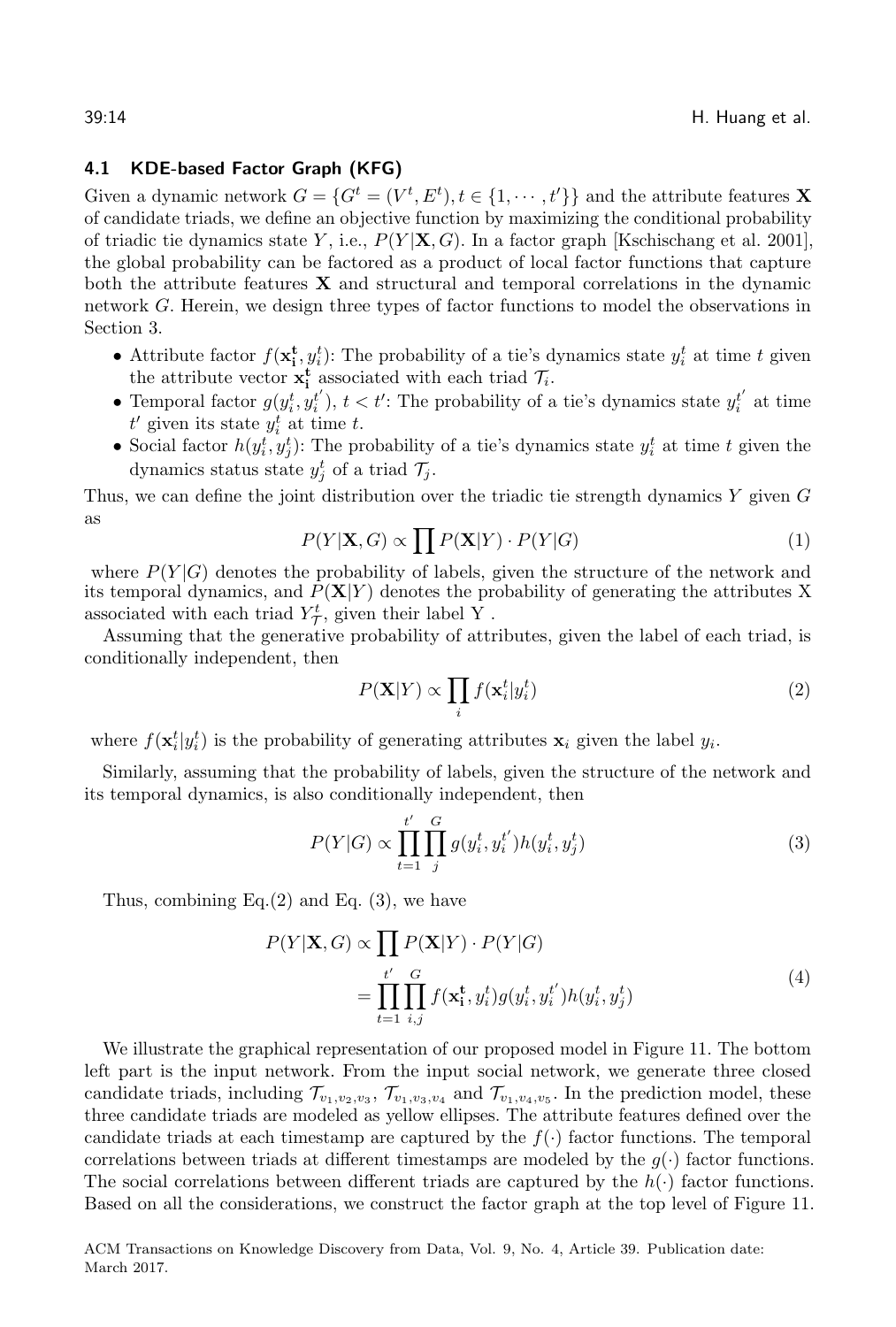<span id="page-14-0"></span>

Fig. 11. Graphical representation of the TRIST model. Open triads become closed at time  $t$ . Three candidate triads in network layer  $L_1$  are mapped into three hidden variable nodes  $y_i^t, i=1,2,3$  in factor graph layer  $L_2$ . We observe two timestamps t and  $t + \Delta t$  ( $\Delta t > 0$ ). The broader the line is, the stronger the tie is.  $h(\cdot)$  represents the social correlation function between two triads, and  $g(\cdot)$  represents the temporal correlation function between the two statuses of one triad at two timestamps. In order to get attribute factor function, we applied kernel density estimation  $f(.)$ . An example of the histogram and kernel density estimation of the tie strength of  $e_{AB}$  and  $e_{BC}$  using a Gaussian kernel is shown in (b). y-axis: density; x-axis: interaction frequencies of ties  $e_{AB}$  and  $e_{BC}$ . In (a), we present different kernel functions.

KDE-based attribute factor. Straightforwardly, we initialize the defined factors in a Markov random field based on the Hammersley-Clifford theorem [\[Hammersley and Clifford](#page-25-12) [1971\]](#page-25-12). In particular, we initialize the attribute factor as

$$
f(\mathbf{x_i^t}, y_i^t) = \frac{1}{Z_1} \exp\left\{\sum_{k=1}^K \alpha_k \Phi(x_{ik}^t, y_i^t)\right\}
$$
(5)

where  $\alpha_k$  is the weight of the  $k^{th}$  attribute, K is the number of features, and  $\Phi(\cdot)$  is the attribute feature function.

There are various ways to instantiate the attribute feature function  $\Phi(\cdot)$ , i.e., binary function [\[Huang et al.](#page-25-1) [2014;](#page-25-1) [Lou et al.](#page-25-3) [2013\]](#page-25-3). However, a binary feature function cannot accurately capture correlations and similarities among features and would lose important information. In order to better capture these similarities, we propose using kernel density estimation to instantiate attribute factor functions.

Kernel density estimation (KDE) [\[Wasserman 2004\]](#page-26-5), without any priori information on the probability distribution of the dataset, using a non-parametric way to estimate random variables' density functions, is an attractive technique to obtain estimations [\[Gerber 2014;](#page-24-6) [Li](#page-25-13) [et al.](#page-25-13) [2013a;](#page-25-13) [Zhang and Chow 2013\]](#page-26-6). To obtain a kernel density estimation, we first place a kernel — a smooth, strongly peaked function — at the position of each data point, and then add up the contributions from all the estimations to obtain a smooth curve. For instance, Figure [11](#page-14-0) shows an example of the histogram (gray part) and kernel density estimation with a Gaussian kernel (blue curve) for the interaction-strength feature. Specifically, for a Gaussian kernel, we have the following definition:

$$
\Phi(x_{ik}^t, y_i^t) = \sum_{n=1}^{N_k} \frac{1}{\lambda} \kappa(\frac{x_{ik}-x_n}{\lambda})
$$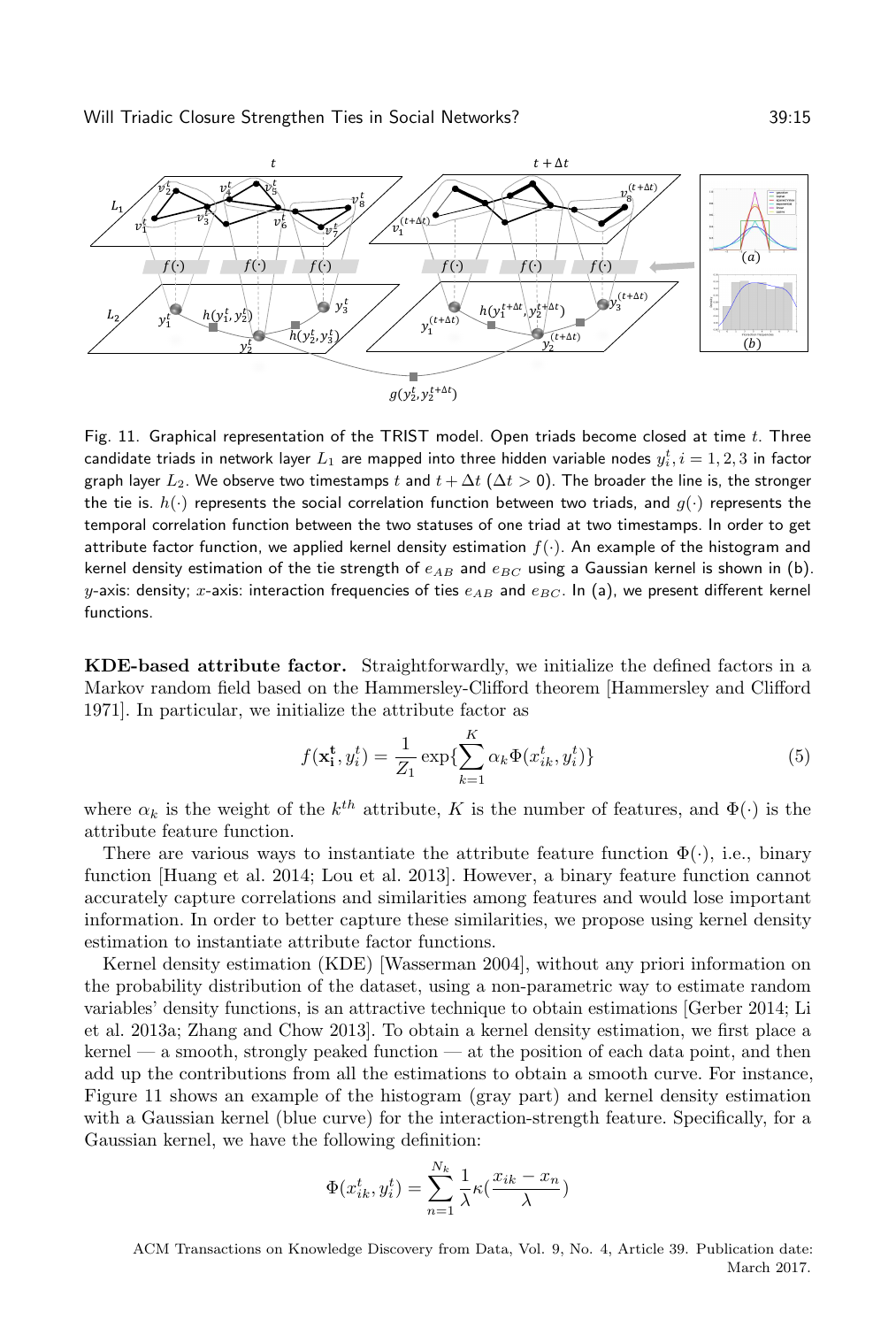<span id="page-15-0"></span>

| Kernel              | Function                                          |
|---------------------|---------------------------------------------------|
| Gaussian kernel     | $\kappa(x) = 1/\sqrt{(2\pi)} \exp(-1/2 x^2)$      |
| Tophat kernel       | $\kappa(x) = 1/2$ if $ x  \leq 1$                 |
| Epanechnikov kernel | $\kappa(x) = 3/4(1-x^2)$ if $ x  \le 1$           |
| Exponential kernel  | $\kappa(x) = \exp(-x)$                            |
| Linear kernel       | $\kappa(x) = 1 - x$ if $ x  \leq 1$               |
| Cosine kernel       | $\kappa(x) = \pi/4 \cos(\pi/2 x)$ if $ x  \leq 1$ |

Table 4. Kernel functions

By using kernel density estimation, the attribute feature function can be initialized as

$$
f(\mathbf{x_i^t}, y_i^t) = \frac{1}{Z_1} \exp\left\{\sum_{k=1}^K \sum_{n=1}^{N_k} \alpha_k \frac{1}{\lambda} \kappa(\frac{x_{ik} - x_n}{\lambda})\right\}
$$
(6)

where  $\kappa(\cdot)$  is the kernel function with a peak at  $x_n$ ,  $\lambda$  is the kernel bandwidth, and N is the number of data points of each feature. We thus get the real values of the attribute features.

Theoretically, we can use any smooth, strongly peaked function as a kernel, if the area under the curve of this kernel equals  $1$  — which is to make sure that the resulting KDE is normalized. In this work, we consider six commonly used kernel functions [\[Wasserman 2004\]](#page-26-5) as shown in Table [4.](#page-15-0) The curves of these functions are shown in Figure [11.](#page-14-0) The Tophat kernel, the Epanechnikov kernel, the linear kernel, and the cosine kernel are zero outside a finite range, whereas the Gaussian kernel and exponential kernel are nonzero everywhere, but negligibly small outside a limited domain. By default, we use a Gaussian kernel in our TRIST framework and discuss the effects of different kernel choices in experiments.

It is worth mentioning that a KDE-based attribute factor can be used to study graph kernels [\[Vishwanathan et al.](#page-26-7) [2010\]](#page-26-7) as well. Intuitively, graph kernels can be considered as functions measuring the similarity of pairs of graphs, making the whole family of kernel methods applicable to graphs [\[Bach 2008;](#page-24-7) [Shervashidze et al.](#page-25-14) [2009;](#page-25-14) [Vishwanathan et al.](#page-26-7) [2010\]](#page-26-7). In our work, we aim to measure similarity between different candidate closed triads, which also provides a way to measure graph similarity.

Temporal factor. For the temporal factor, we model the interrelations between different weakened states of one triad at different timestamps. Specifically, we define it as:

$$
g(y_i^t, y_i^{t'}) = \frac{1}{Z_2} e^{\sigma_1(t'-t)} \exp \{ \beta_i \Psi(y_i^{t'}, y_i^t) \}
$$
 (7)

where  $e^{\sigma_1(t'-t)}$  is a triad-independent time-increase factor,  $\sigma_1$  is a pre-defined parameter,  $\Psi(\cdot)$  is a temporal feature function defined as  $\Psi(\cdot) = (y_i^{t'} - y_i^t)^2$  and  $\beta$  is the weight of  $\Psi(\cdot)$ . In the model, we only consider the dependency of triadic tie strength dynamics between two subsequent timestamps as the same assumption in a hidden Markov model [\[Ghahramani](#page-25-15) [and Jordan 1997\]](#page-25-15), Markov Random field [\[Hammersley and Clifford 1971\]](#page-25-12) and Kalman Filters [\[Haykin et al.](#page-25-16) [2001\]](#page-25-16). The triad-independent time-increase factor  $e^{\sigma_1(\vec{t}'-\vec{t})}$  is defined as an exponential function, so that its parameter  $\sigma_1$  can be simply absorbed by combining it with  $\beta_i$ . Thus, the above temporal factor function can be rewritten as

$$
g(y_i^t, y_i^{t'}) = \frac{1}{Z_2} \exp \{ \beta_i (t'-t) (y_i^{t'} - y_i^t)^2 \}
$$
\n(8)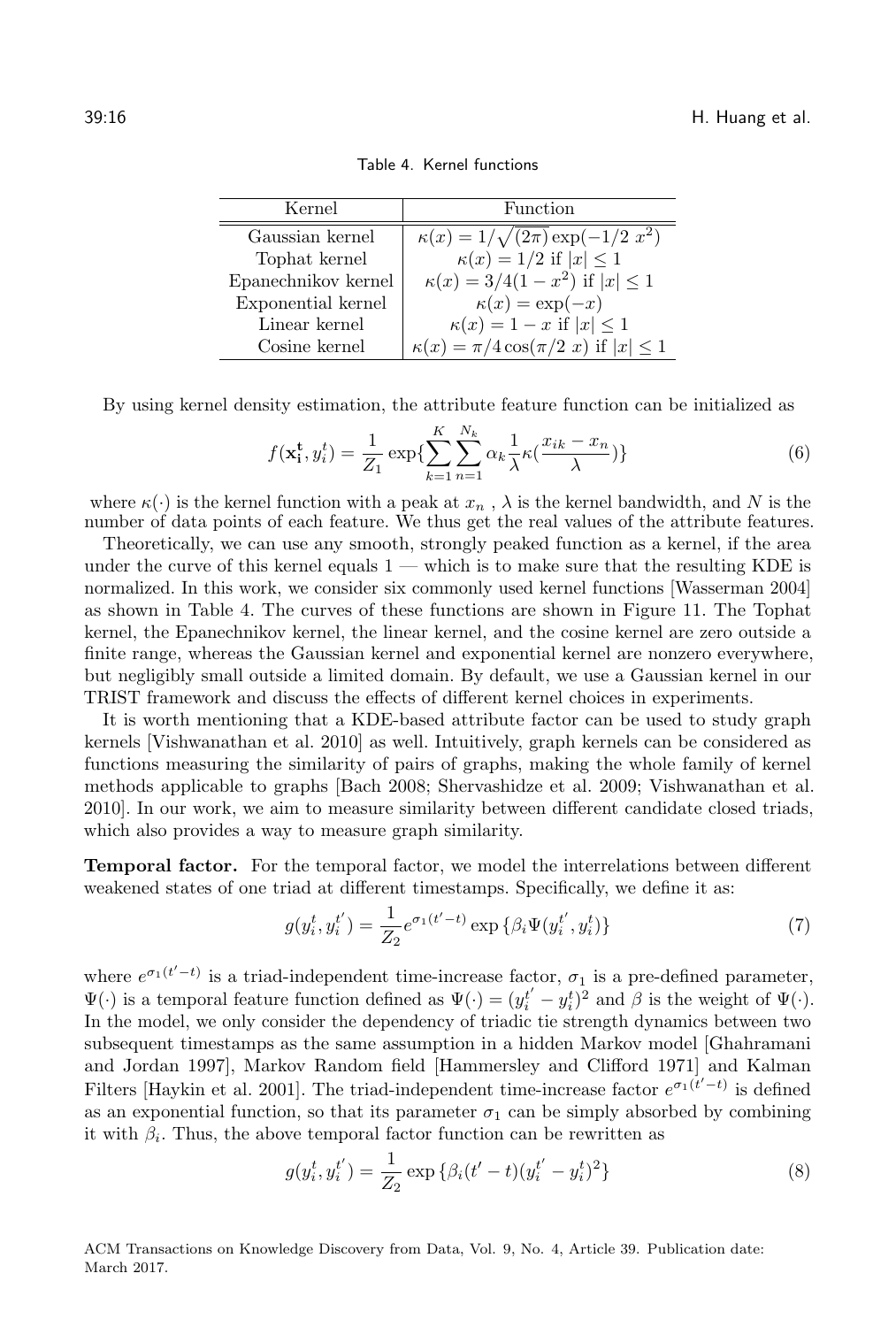Social factor. Intuitively, a triad's dynamics status state may be influenced by other triads; e.g., its neighborhood. For example, closed triad  $\mathcal{T}_{ABC}$  and closed triad  $\mathcal{T}_{ABD}$  share a common link  $e_{AB}$ , then the dynamics status state of  $\mathcal{T}_{ABC}$  is highly correlated with that of  $\mathcal{T}_{ABD}$ . In addition, individuals have a tendency to associate and bond with similar others according to homophily theory [\[McPherson et al.](#page-25-17) [2001\]](#page-25-17). Individuals in homophilic relationships share common characteristics, which makes similar triads have the similar dynamics status patterns [\[McPherson et al. 2001\]](#page-25-17).

Similarly, in order to capture the correlations between two triads, we define the social factor function as:

$$
h(y_i^t, y_j^t) = \frac{1}{Z_3} \exp \{ \gamma_{ij} (y_i^t - y_j^t)^2 \}
$$
\n(9)

where  $\gamma_{ij}$  is the weight of the feature function, representing the influence degree of  $y_i$  on  $y_j$ .

Finally, by integrating Eqs.  $(2)$ ,  $(5)$ , and  $(6)$  into Eq.  $(1)$ , we can obtain joint probability as follows:

<span id="page-16-0"></span>
$$
P(Y|\mathbf{X}, G) \propto \frac{1}{Z} \exp\{\sum_{t=1}^{t'} \sum_{i}^{G} \sum_{k=1}^{K} \alpha_k \Phi_k(x_{ik}^t, y_i^t) + \sum_{t=1}^{t'} \sum_{i}^{G} \beta_i (t'-t)(y_i^{t'} - y_i^t)^2 + \sum_{t=1}^{t'} \sum_{i,j}^{G} \gamma_{ij} (y_i^t - y_j^t)^2\}
$$
\n(10)

where  $Z = Z_1 Z_2 Z_3$  is a normalization factor to guarantee that the result is a valid probability.

# 4.2 Learning and Prediction

Model Learning. Given the joint probability in Eq. [\(10\)](#page-16-0), we have the following loglikelihood objective function

<span id="page-16-1"></span>
$$
\mathcal{R}(\theta) = \log P_{\theta}(Y|\mathbf{X}, G) \tag{11}
$$

The task of model learning is to estimate a parameter configuration  $\theta = (\{\alpha_k\}, \{\beta_i\}, \{\gamma_{ij}\})$ that maximizes the log-likelihood objective function  $-$  i.e.,

$$
\theta = \arg \max \mathcal{R}(\theta)
$$

To solve the maximization problem, we employ a gradient descent method. The idea is that each parameter  $\theta$  is assigned an initial value, and then the gradient of each parameter with regard to the objective function is calculated. For example, the gradient of the parameter  $\alpha_k$  with regard to Eq. [\(11\)](#page-16-1) is written as:

<span id="page-16-2"></span>
$$
\frac{\mathcal{R}(\theta)}{\alpha_k} = \mathbb{E}[\Phi_k(x_{ik}^t, y_i^t)] - \mathbb{E}_{P_{\alpha_k}(Y|\mathbf{X})}[\Phi_k(x_{ik}^t, y_i^t)]
$$
\n(12)

where  $\mathbb{E}[\Phi_j(x_{ik}^t, y_i^t)]$  is the expectation of factor function  $\Phi_k(x_{ik}^t, y_i^t)$  given the data distribution; and  $\mathbb{E}_{P_{\alpha_k}(Y|\mathbf{X})}[\Phi_k(x_{ik}^t, y_i^t)]$  is the expectation of factor function  $\Phi_k(x_{ik}^t, y_i^t)$  under the distribution  $P_{\alpha_k}(Y|\mathbf{X})$  estimated by the model. Before calculating variables' marginal distribution, we need first get factor functions for different factors; i.e., we run KDE to get estimates for attribute factors, and get temporal factors from two subsequent timestamps in the whole period we observed.

Similarly, the gradients of parameters  $\beta_i$  and  $\gamma_{ij}$  can be derived. Finally each parameter is updated with a learning rate  $\eta$ :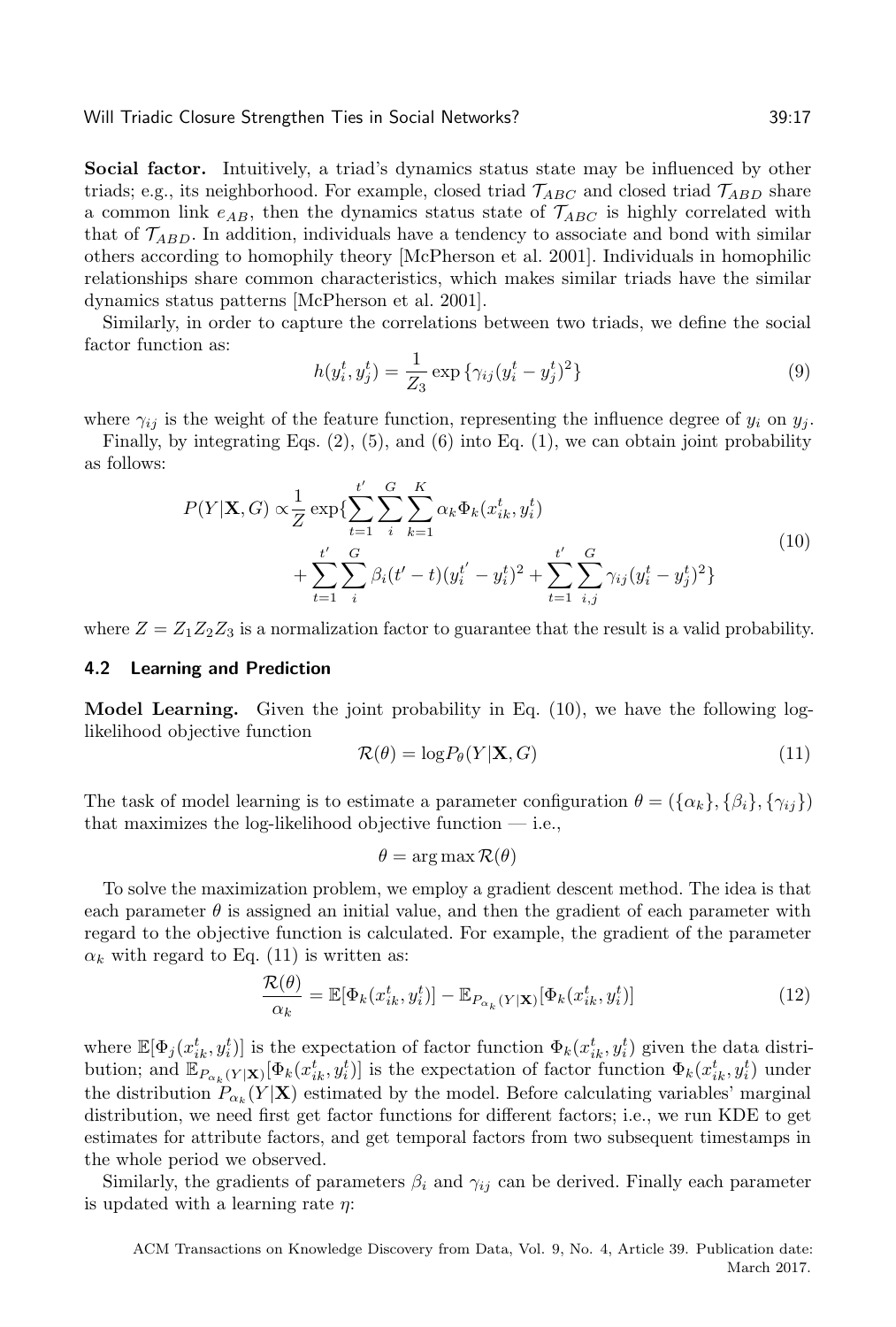#### Algorithm 1: Learning algorithm for the TRIST model.

<span id="page-17-1"></span>**Input:** network  $G^t$ , learning rate  $\eta$ , predicting time T **Output:** estimated parameters  $\theta$ Initialize  $\theta \leftarrow 0;$ repeat repeat Get temporal factors between timestamp  $t$  and its last timestamp  $t-1$ ; Update  $t$ ; until  $t \geqslant T$ ; Run KDE to get estimates of attribute factors:  $f(\mathbf{x_i^t}, y_i^t) = \frac{1}{Z_1} \exp\{\sum_{i=1}^K$  $k=1$  $\sum$  $n=1$  $\alpha_k \frac{1}{\lambda}$  $\frac{1}{\lambda} \kappa (\frac{x_{ik} - x_n}{\lambda})$  $\frac{x_n}{\lambda}\big)\}$ Perform LBP to calculate marginal distribution of unknown variables  $P(Y, Y^L|G);$ Perform LBP to calculate the marginal distribution of known variables  $P(Y|G);$ Calculate the gradient of  $\alpha_j$  according to Eq. [\(12\)](#page-16-2) (for  $\beta_i$  and  $\gamma_{ij}$  with a similar formula); Update parameter  $\theta$  with the learning rate  $\eta$  with Eq. [\(13\)](#page-17-0);

until Convergence;

<span id="page-17-0"></span>
$$
\theta_{m+1} = \theta_m + \eta \cdot \frac{\mathcal{R}(\theta)}{\theta} \tag{13}
$$

where  $m$  is the iteration time. The learning algorithm is summarized in Algorithm [1.](#page-17-1)

Feature Definition. We now describe how we define the factor functions in our model. According to the analysis in the previous section, we define factor functions of three categories: an attribute factor, a temporal factor and a social factor.

Attribute factor. Attribute factors include social tie and user demographics. For social tie, we define a feature for  $e_{AC}$ 's reciprocity indicating whether  $e_{AC}$  is reciprocal or not, a feature for the tie strength of  $e_{AC}$  denoting the interaction frequency between users A and C, and also a feature for tie strength of  $e_{AB}$  and  $e_{BC}$ . The tie strength features are modeled via kernel density estimation. For Weibo dataset, we also define six features based on user demographics — gender and status of three users — with their kernel density estimates respectively (Cf. Eq. (3)).

Temporal factor. Temporal factors are used to model the interrelations between the states of one triad at different timestamps (Cf. Eq. (5)).

Social factor. We define one correlation function for social factors to see whether any two triads have the same triadic tie strength dynamics patterns (Cf. Eq. (6)).

**Prediction.** With the estimated parameters  $\theta$ , we can predict the labels of unknown variables  $y_i = ?$  by finding a label configuration that maximizes the objective function  $-$  i.e.,  $Y^* = \arg \max \mathcal{R}(Y | \mathbf{X}, G, \theta)$ . Specifically, we use the learned model to calculate the marginal distribution of each candidate triad with unknown variable and finally assign each candidate triad with a label of the maximal probability.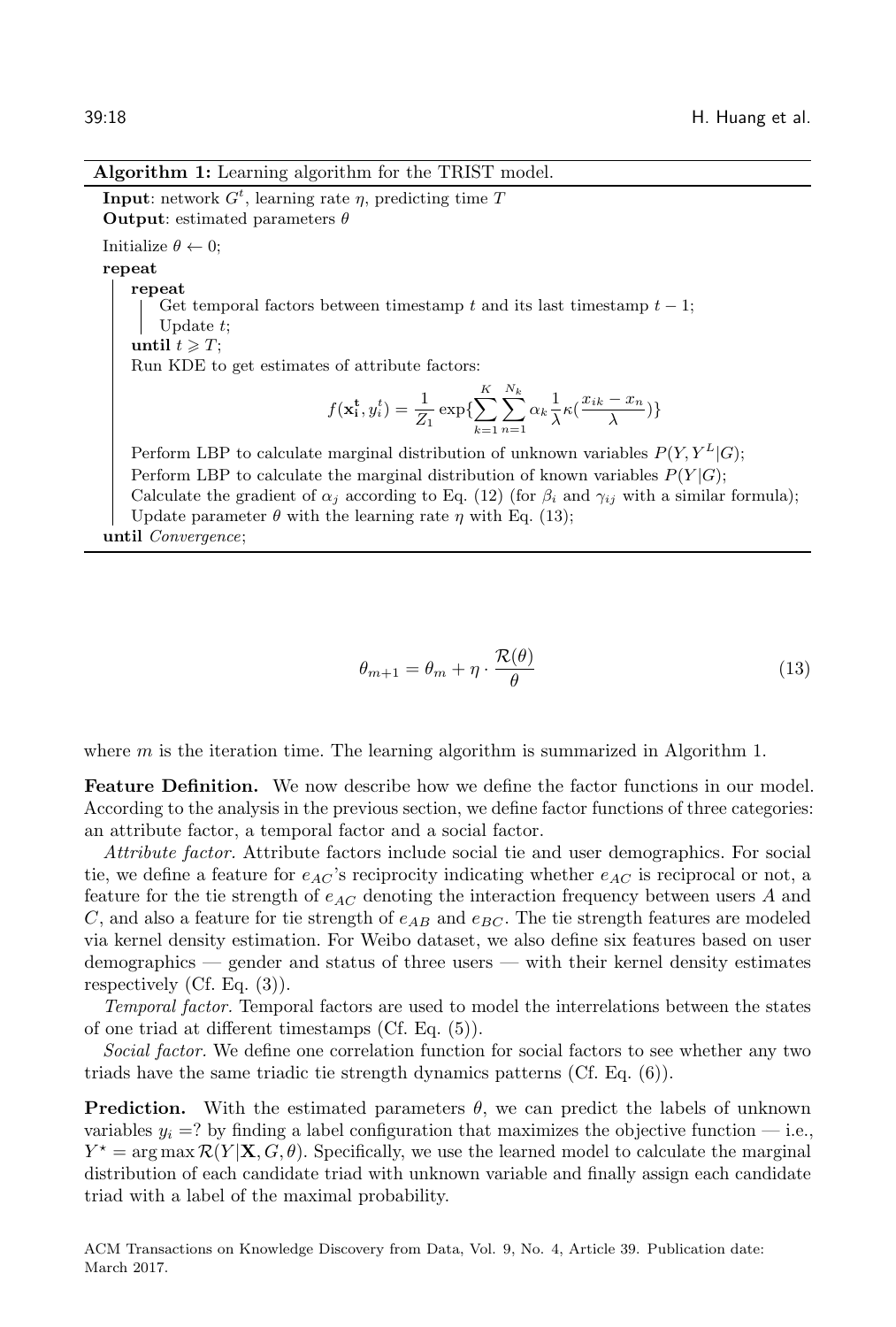# <span id="page-18-0"></span>5 TRIADIC TIE STRENGTH DYNAMICS PREDICTION

In this section, we conduct various experiments to demonstrate the effectiveness of our proposed TRIST model and the predictability of triadic tie strength dynamics in social networks.

# 5.1 Experiment Setup

Settings. The task is to predict whether ties in the candidate triads that become closed at t will become weakened within a timeframe  $\Delta t$ . We set up two prediction cases (Weibo1 and Weibo2) using the Weibo dataset and one case (Mobile) using the Mobile dataset. In Weibo1, we use a network over the first 10 days of the window for experiments  $(t = 5$  and  $\Delta t = 5$ ) and predict the dynamics status in day  $t'$  ( $t' = 10$ ,  $\Delta t = 5$ ) of newly closed triads (formed on the  $5<sup>th</sup>$  day). In Weibo2, we incrementally observe the network and use the first 20 days for prediction experiments ( $t = 10$  and  $\Delta t = 10$ ), predicting the dynamics status on day  $t'$  ( $t' = 20$  and  $\Delta t = 10$ ) of closed triads (formed on the  $10^{th}$  day). Using the Mobile dataset, we construct an experimental case Mobile by using the same setting as that of the Weibo1 case. Similar to the observations in Section [3,](#page-5-0) for each prediction case, we use three different measures to determine the dynamics status of social triads, including the interaction frequencies of both links  $IF_{AB+BC}$  together, and also these two links separately  $IF_{AB}$  and  $IF_{BC}$ .

Evaluation. We use 50% of the observed closed triads as a training set and the remaining triads as a test set. We repeat the prediction experiments ten times, and report the average performance in terms of Accuracy, Precision, Recall, and F1-score.

Comparisons. We compare the proposed TRIST model with four classical classification baselines, including logistic regression, support vector machine (SVM), decision tree (C4.5), and Naïve Bayes. The TRIST model is implemented in  $C++$ , and all experiments are performed on a PC running Windows 7 with an AMD Opteron (TM) Processor 6276 (2.3GHz) and 4GB memory. As to the baseline methods, we employ the open-source software Weka with default parameters.

SVM uses all the same features defined in the attribute factors of our TRIST model for each triad to train a corresponding classification model, and then use the classification model to predict triadic tie strength dynamics in the test data.

Logistic Regression uses all the same features defined in the attribute factors of our TRIST model for each triad to train a corresponding classification model, and then use the classification model to predict triadic tie strength dynamics in the test data.

Decision Tree uses all the same features defined in the attribute factors of our TRIST model for each triad to train a corresponding classification model, and then use the classification model to predict triadic tie strength dynamics in the test data.

Naïve Bayes uses all the same features defined in the attribute factors of our TRIST model for each triad to train a corresponding classification model, and then use the classification model to predict triadic tie strength dynamics in the test data.

TRIST represents the proposed model that trains a factor graph model with all three types of factors — attribute factors, social factors, and temporal factors.

TRIST-ST uses all the same features defined in the attribute factors of our TRIST model for each triad. The difference lies in that TRIST-ST leverages kernel-based attribute factors to capture the feature correlations.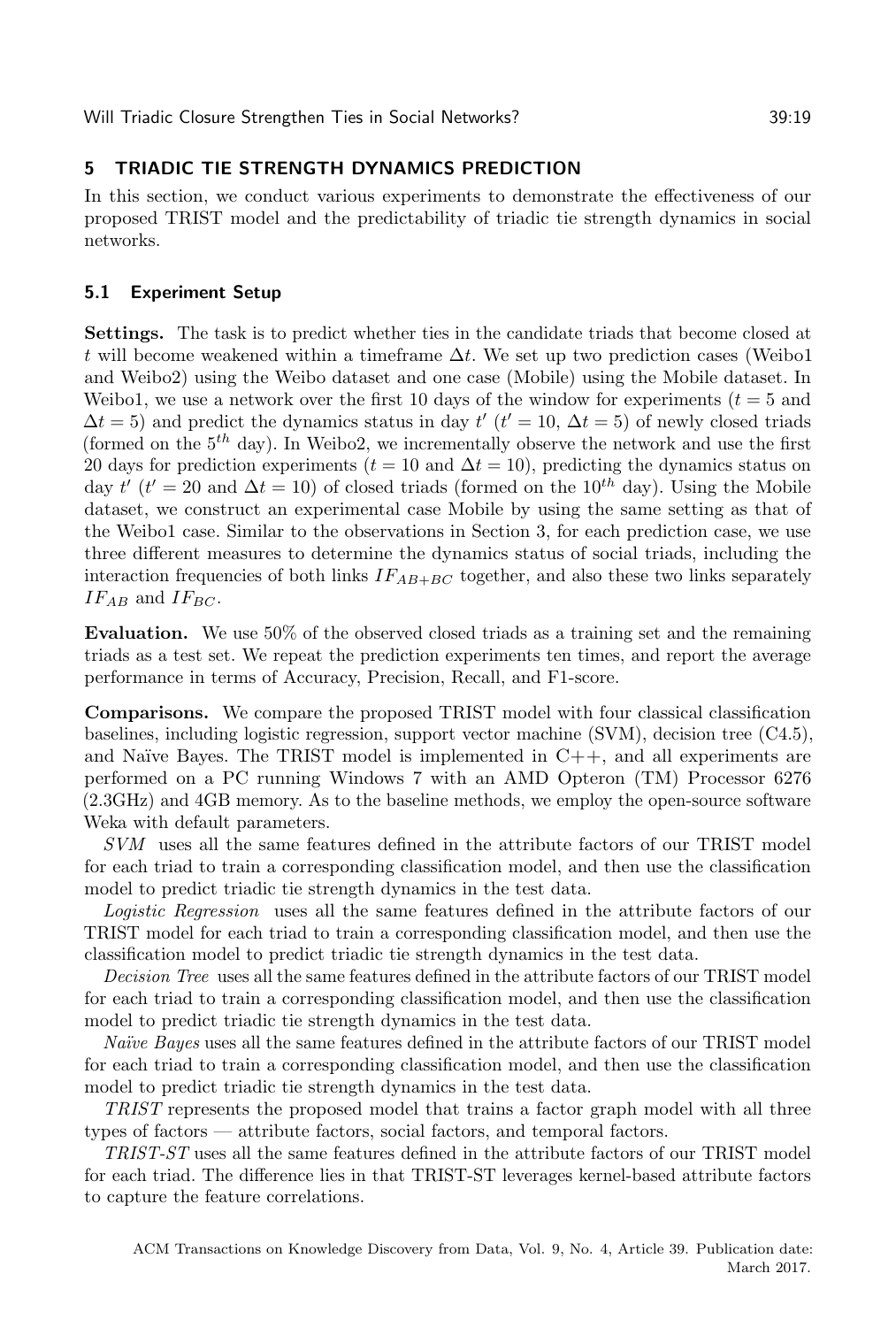<span id="page-19-0"></span>

| Data   | Method        | $IF_{AB+BC}$ |              |      | $IF_{AB}$ |      |              |      | $IF_{BC}$ |      |              |      |      |
|--------|---------------|--------------|--------------|------|-----------|------|--------------|------|-----------|------|--------------|------|------|
|        |               |              | Accul. Prec. | Rec. | F1        |      | Accul. Precl | Rec. | F1        |      | Accul. Prec. | Rec. | F1   |
|        | Logistic      | .538         | .541         | .538 | .538      | .557 | .595         | .557 | .403      | .591 | .560         | .591 | .516 |
| Weibo1 | <b>SVM</b>    | .540         | .547         | .540 | .537      | .557 | .632         | .557 | .402      | .592 | .351         | .592 | .440 |
|        | Decision Tree | .527         | .530         | .527 | .527      | .553 | .545         | .553 | .438      | .589 | .565         | .589 | .555 |
|        | NaiveBayes    | .535         | .538         | .535 | .535      | .556 | .563         | .556 | .405      | .566 | .551         | .566 | .554 |
|        | TRIST         | .844         | .940         | .756 | .838      | .859 | .944         | .756 | .840      | .864 | .972         | .782 | .867 |
|        | TRIST-ST      | .541         | .559         | .579 | .569      | .554 | .727         | .006 | .013      | .580 | .585         | .949 | .724 |
|        | Logistic      | .535         | .534         | .535 | .534      | .575 | .634         | .575 | .424      | .583 | .540         | .583 | .531 |
|        | <b>SVM</b>    | .537         | .540         | .537 | .537      | .573 | .328         | .573 | .417      | .614 | .604         | .614 | .491 |
| Weibo2 | Decision Tree | .532         | .532         | .532 | .532      | .556 | .502         | .556 | .462      | .590 | .558         | .590 | .553 |
|        | NaiveBayes    | .545         | .544         | .545 | .544      | .570 | .520         | .570 | .432      | .574 | .566         | .574 | .569 |
|        | TRIST         | .809         | .889         | .723 | .797      | .797 | .821         | .702 | .757      | .826 | .947         | .749 | .836 |
|        | TRIST-ST      | .540         | .562         | .599 | .580      | .553 | .818         | .007 | .014      | .597 | .603         | .939 | .735 |
| Mobile | Logistic      | .601         | .558         | .601 | .510      | .574 | .572         | .574 | .573      | .608 | .557         | .608 | .516 |
|        | <b>SVM</b>    | .605         | .366         | .605 | .456      | .568 | .560         | .568 | .478      | .615 | .378         | .615 | .468 |
|        | Decision Tree | .605         | .366         | .605 | .456      | .570 | .563         | .570 | .479      | .615 | .378         | .615 | .468 |
|        | NaiveBayes    | .604         | .365         | .604 | .455      | .568 | .562         | .568 | .562      | .615 | .570         | .615 | .468 |
|        | <b>TRIST</b>  | .750         | .738         | .911 | .815      | .705 | $.750\,$     | .714 | .732      | .764 | .756         | .907 | .824 |
|        | TRIST-ST      | .604         | .614         | .937 | .742      | .573 | .618         | .630 | .626      | .610 | .620         | .937 | .746 |

Table 5. Triadic tie strength dynamics prediction performance.

TRIST-A, TRIST-T, and TRIST-S are three reduced versions of our TRIST model that ignore the corresponding factors.

### 5.2 Prediction Results

Performance. Table [5](#page-19-0) reports the prediction performance of triadic tie strength dynamics as measured by interaction frequencies  $IF_{AB+BC}$ ,  $IF_{AB}$ , and  $IF_{BC}$ . Generally, the results in both Weibo and Mobile show that our TRIST model clearly outperforms the baseline methods in each case.

In terms of F1-score, the proposed TRIST model achieves a (25%, 44%) improvement compared with baselines when triadic tie strength dynamics is measured by  $IF_{AB+BC}$ , a  $(16\%, 44\%)$  improvement when measured by  $IF_{AB}$ , and a  $(26\%, 42\%)$  improvement when measured by  $IF_{BC}$ . Similarly, the three tables show that the proposed TRIST model also outperforms other methods significantly in terms of other evaluation metrics — Precision, Recall, and Accuracy.

On average, by using the same prediction settings, the results in the Weibo1 prediction case in Table [5](#page-19-0) reveal about (10%, 15%) greater predictability of triadic tie strength dynamics in terms of Accuracy than those of Mobile cases. Meanwhile, we also note that the prediction performance with a short  $\Delta t$  (5 days) in the Weibo1 case is better than that with a relatively long  $\Delta t$  (10 days) in the Weibo2 case, in terms of both Accuracy and F1-score.

The reasons that TRIST outperforms Logistic Regression, SVM, Decision Tree, and naïve Bayes come from 1) the modeling of structural correlations of triadic tie strength dynamics captured by temporal and social factors in our TRIST model, and 2) the use of kernel densities for modeling attribute features.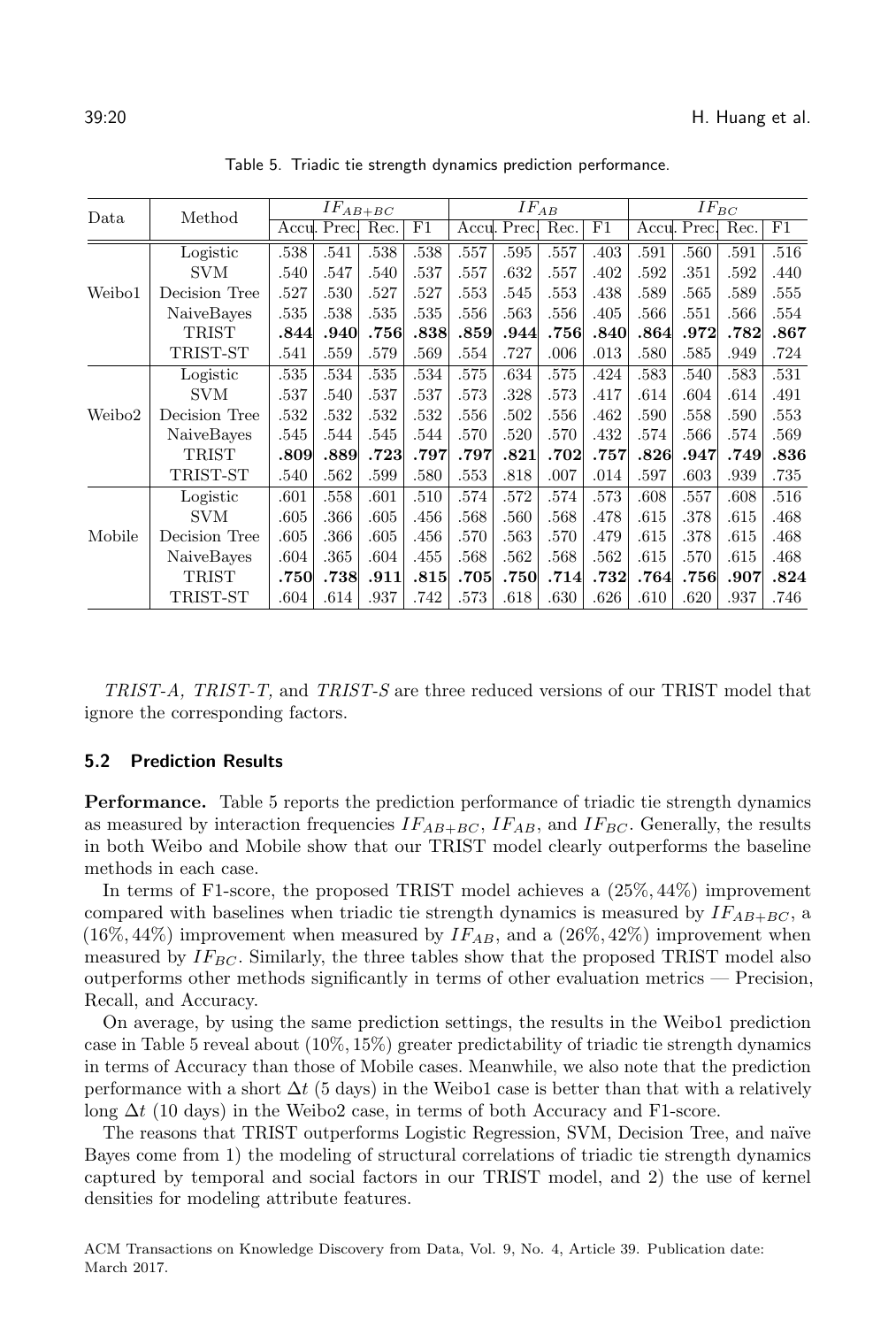<span id="page-20-0"></span>

Fig. 12. Effects of different kernel functions in TRIST. X-axis: Different test cases. Y-axis: F1-score. The TRIST model with different kernel functions yields similar prediction performance.

Effects of Kernel Density. We demonstrate the power of TRIST's kernel density by comparing the reduced version of our model TRIST-ST with baseline methods that use the same set of features. The difference lies in that in TRIST-ST, the kernel density is incorporated to smooth the discrete feature values. In Table [5,](#page-19-0) we can see that in most cases, TRIST-ST yields better prediction performance than the alternative methods. For example, by our methodology, the predictive power of TRIST-ST significantly outperforms the other four methods, with a (5%, 23%) increase of F1-score in the Mobile case.

We also examine the effects of different kernel density functions on the prediction power of our method. Specifically, we use six different kernels: Gaussian, Tophat, Epanechnikov, exponential, linear, and cosine. The details of these six kernels are introduced in Section [4.1.](#page-13-2) The prediction results on triadic tie strength dynamics as measured by  $IF_{AB+BC}$  in Weibo1, Weibo2, and Mobile cases are shown in Figure [12.](#page-20-0) Clearly, we can see that the TRIST model with different kernel functions yields similar prediction performance. We conclude that our TRIST model is robust with respect to the choice of different kernel functions.

Factor Contribution Analysis. To predict the dynamics status of triadic relationships, we devise three kinds of factors in our proposed model TRIST. To explore the contributions of different factors to the prediction task, we remove each type of factor and keep the remaining two in a series of experiments. For this purpose, we have three versions of our model, i.e., TRIST-A (removing attribute factors), TRIST-T (removing temporal factors), and TRIST-S (removing social factors). The results of the three reduced methods and TRIST are shown in Figure [13.](#page-21-0) Clearly, we can see that the removal of each type of factor results in a clear drop in the prediction performance. By removing social factors, the F1-score of TRIST-S model deceases slightly compared to the original model TRIST in all prediction cases. However, the drops of F1-score when removing attribute or temporal factors (TRIST-A or TRIST-T) are much more significant than TRIST-S's performance drops, which indicates the importance of attribute and temporal factors in predicting triadic tie strength dynamics. Specifically, TRIST-A achieves better prediction performance than TRIST-T, which means that temporal factors are more telling than attribute factors for predicting the dynamics status of social triads in TRIST model. These experimental results further demonstrate the effectiveness of our TRIST model by modeling the attribute, temporal, and social correlations examined in Section [3.](#page-5-0)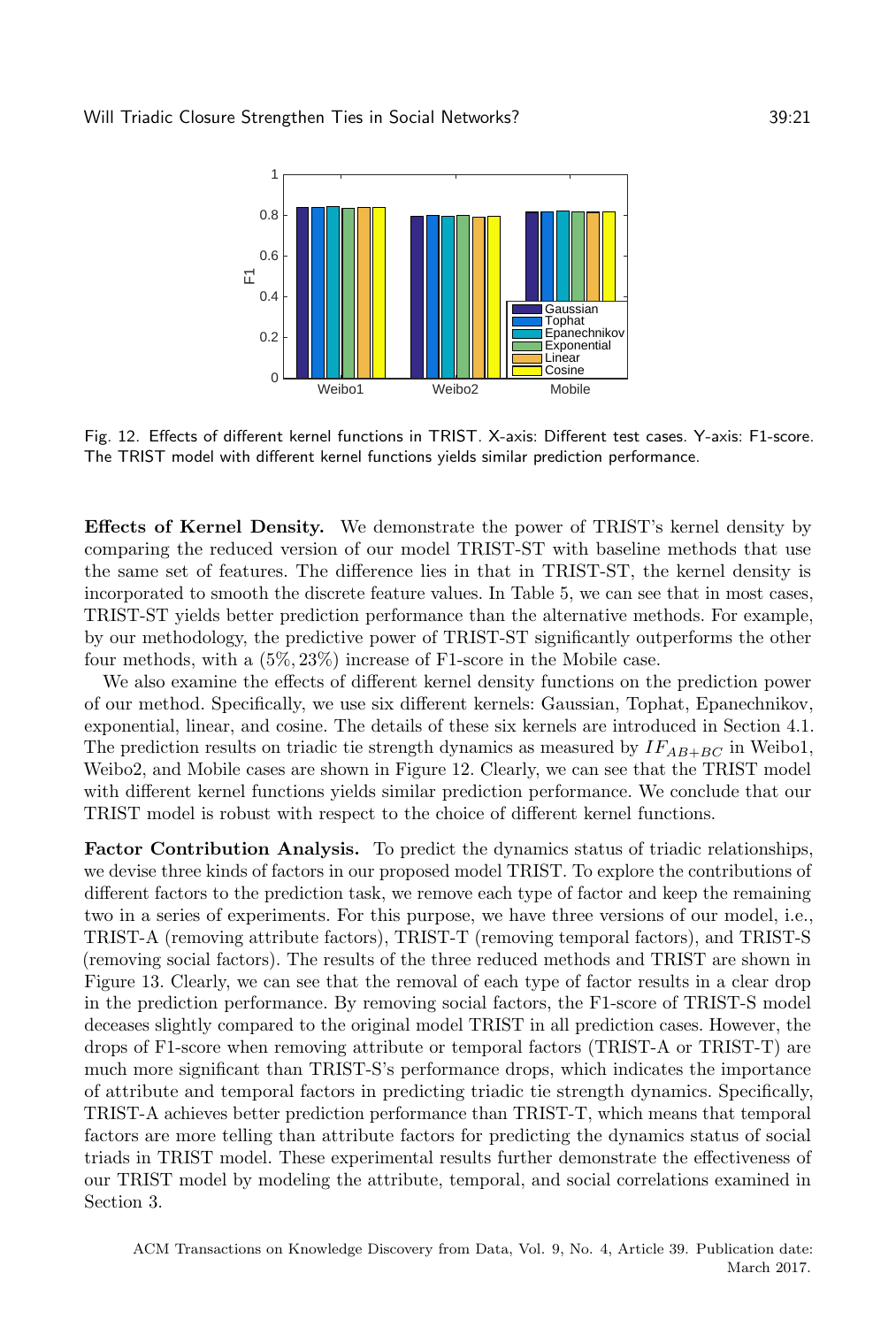<span id="page-21-0"></span>

Fig. 13. Factor contributions for triadic tie strength dynamics Prediction.  $x$ -axis: different prediction cases;  $y$ -axis: Prediction performance in terms of F1-score. TRIST is the proposed model; TRIST-A is the reduced version of TRIST without modeling attributed factors; TRIST-T is the reduced version of TRIST without modeling temporal factors; TRIST-S is the reduced version of TRIST without modeling social factors.

Training/Test Ratio. We analyze the effects of different training samples on the prediction performance of triadic tie strength dynamics. Figure [14](#page-22-1) shows the prediction performance with different ratios of training samples in Weibo1, Weibo2, and Mobile. First, we observe that as training ratios increase, the TRIST model gradually achieves better performance in terms of both F1-score and Accuracy and reaches a stable performance when using only 5% to 10% training samples. Second, we can see that the results in different prediction cases show similar trends to those obtained by increasing the number of training samples, in three sub-figures. The results indicate a positive effect of the size of training data on predicting triadic tie strength dynamics in social networks. At the same time, we also conclude that the predictability of triadic tie strength dynamics can be largely revealed by a small set of labeled triads.

Convergence. We conduct experiments to see the convergence of our TRIST model the number of iterations of our learning algorithm. The convergence properties of TRIST with different kernel density functions by using the default training data (50%) are plotted in Figures [15](#page-22-2) (a), (b), and (c). From Figures [15](#page-22-2) (a) and (b) we observe similar convergence patterns, that is, the TRIST model gradually reaches convergence states within 50 to 60 iterations. From Figure [15](#page-22-2) (c) we observe that the TRIST model immediately converges when the number of iterations approaches around 70. From the top three sub-figures of Figure [15](#page-22-2) we also notice that different kernels have limited effects on TRIST's convergence. By using different ratios of training data, we report the convergence of our proposed model with the default kernel function (Gaussian) in Figures [15](#page-22-2) (d), (e), and (f). In the bottom three sub-figures of Figure [15,](#page-22-2) we again find that the model converges gradually in Weibo cases, and reaches convergence suddenly in Mobile case within 100 iterations. We also find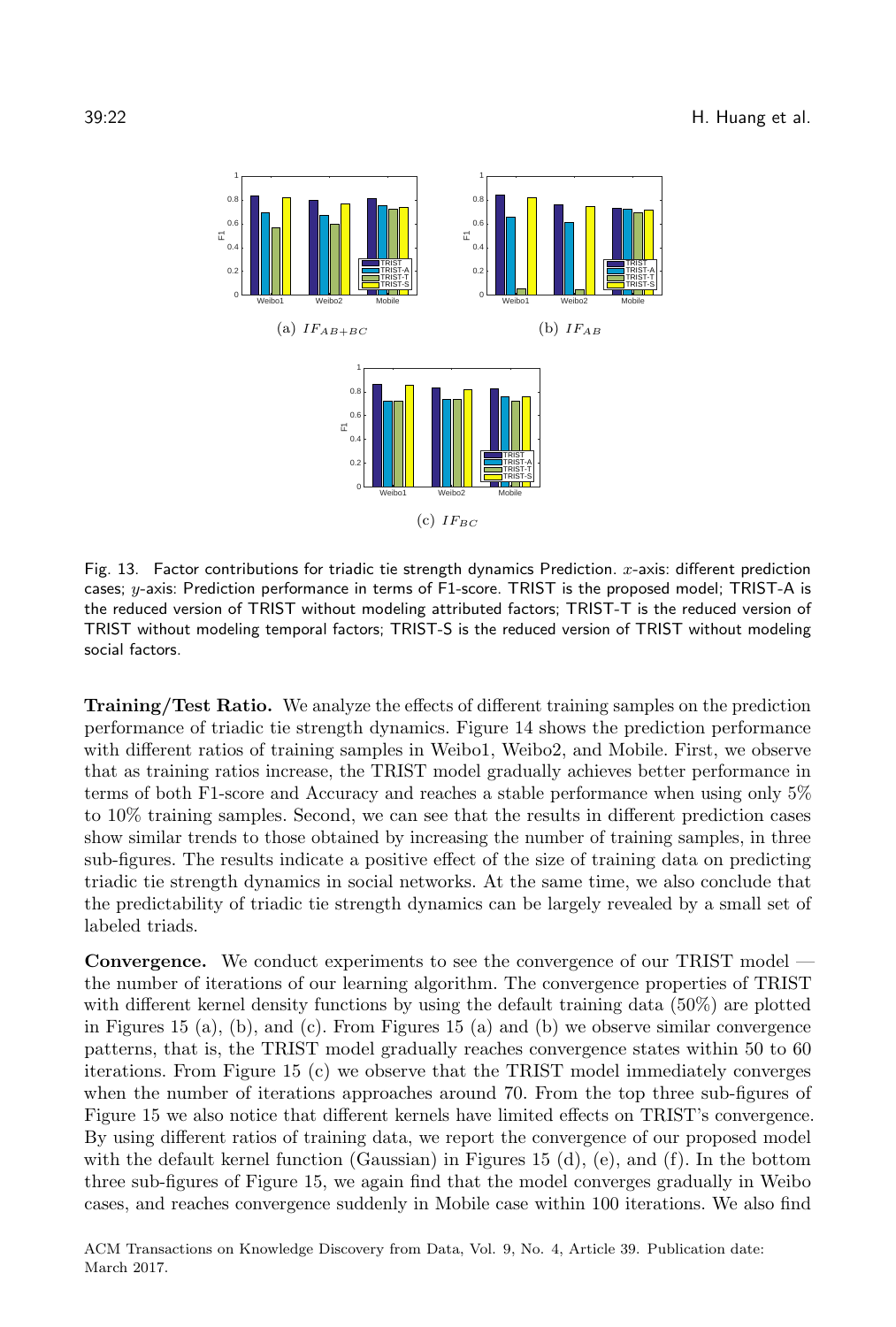<span id="page-22-1"></span>

Fig. 14. Performance of triadic tie strength dynamics prediction with different percentage of training data. x-axis: different ratios of training set;  $y$ -axis: prediction performance when measuring  $IF_{AB+BC}$ using TRIST model in terms of both F1-score (blue line) and Accuracy (red line).

<span id="page-22-2"></span>

Fig. 15. Convergence of TRIST. x-axis: the iteration time  $m$  in Eq. [13](#page-17-0) of our learning algorithm;  $y$ -axis: F1-score. (a,b,c). Convergence rates with different kernel functions in different prediction cases (50% training data); (d,e,f). Convergence rates with different training data in different prediction cases (Gaussian kernel).

that the TRIST model with 10% training data (red line) has the lowest convergence rate compared with the model with more training data. Overall, Figure [15](#page-22-2) demonstrates that the proposed TRIST model can reach the convergence state quickly.

# <span id="page-22-0"></span>6 RELATED WORK

The social triad, one of the simplest groupings of individuals, serves as the basis of social network analysis, and has been studied extensively in both sociology and network science. The study of social triads can help understand emergent network distributions and social phenomena at the macroscopic level.

The study of "triad" was pioneered by Simmel in 1950 [\[Simmel 1950\]](#page-26-1). Since then, sociologists have worked out several profound theories on triadic relationships in social networks. Heider [\[Heider 1958\]](#page-25-0) developed the theory of social balance, in which the balance state is reached when there are three positive relationships, or two negatives with one positive, in a social triad. Essentially, the balance theory explains the real-world social phenomenon, that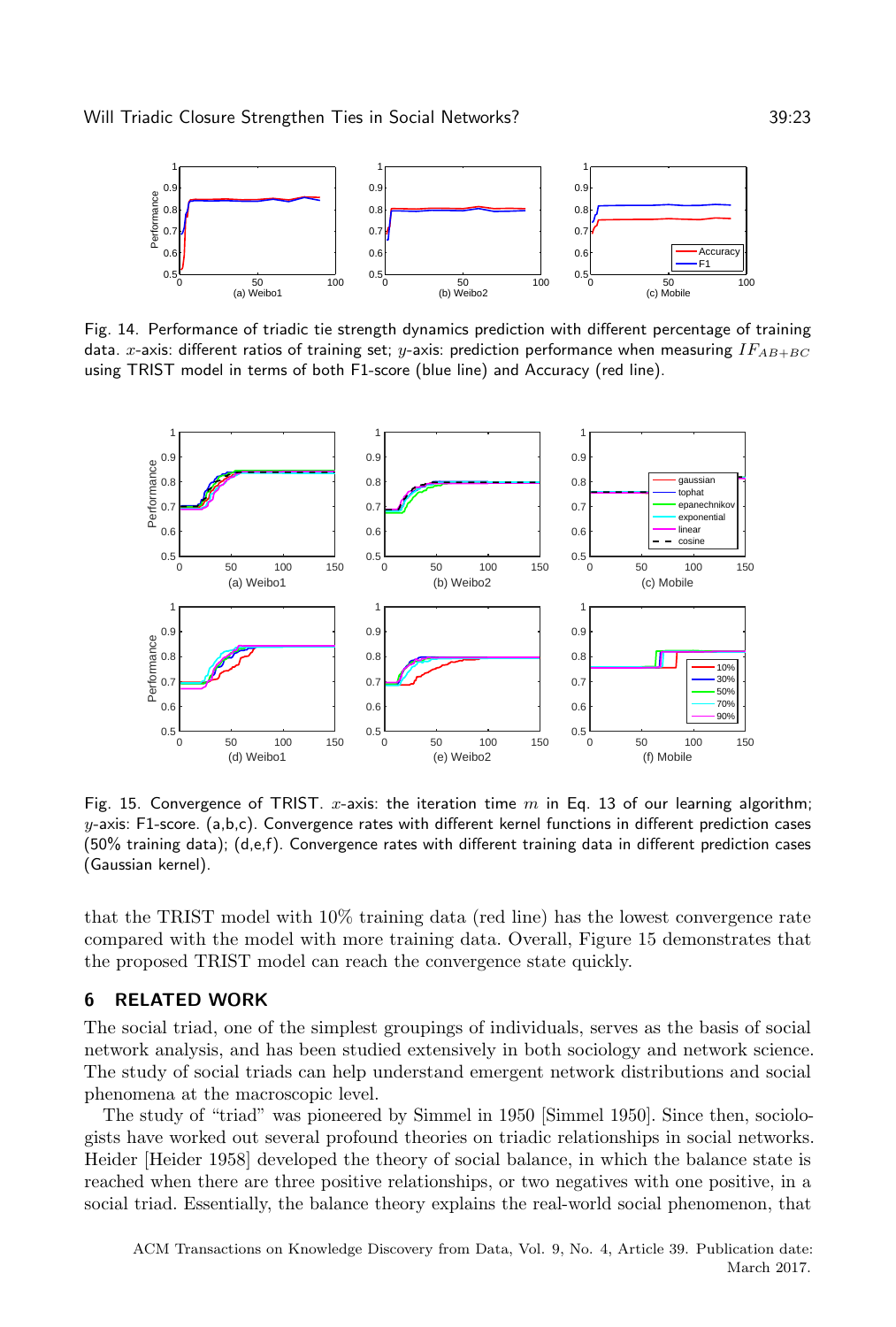is "A friend of my friend is my friend" and "The enemy of my enemy is my friend." Davis et al. [\[Davis and Leinhardt 1972\]](#page-24-1) took the theory of social status in directed networks further. Status theory posits that by reversing the direction and flipping the sign to positive of each negative edge in a triad, a social triad complies with status theory if the resulting triad is acyclic. Recently, Leskovec et al. [\[Leskovec et al.](#page-25-18) [2010\]](#page-25-18) suggested an alternate theory of status that provides a different organizing principle for signed networks. The social theories developed on triad structure successfully characterize the nature of social behaviors among three people in social networks. However, previous studies are limited by explaining the phenomena of triadic relationships in a static way or relying on the sign of relationships. This work is the first to propose to examine the dynamics status of triadic relationships among three people over time without the sign of relationships.

Besides the well-known social theories, a large body of work has been devoted to modeling and predicting the process of triadic closure [\[Huang et al.](#page-25-19) [2015,](#page-25-19) [2014;](#page-25-1) [Kossinets and Watts](#page-25-2) [2006;](#page-25-2) [Zignani et al.](#page-26-2) [2014\]](#page-26-2). Romero and Kleinberg [\[Romero and Kleinberg 2010\]](#page-25-4) developed a framework to understand the closure process of social triads in directed networks. Lou et al. [\[Lou et al.](#page-25-3) [2013\]](#page-25-3) presented a machine learning model to predict whether an open triad will become closed in Twitter. Fang and Tang [\[Fang and Tang 2015\]](#page-24-2) recovered the formation process of a closed social triad in social networks. Moreover, much work has demonstrated that triadic closure can be identified as one of the fundamental dynamical principles in network formation and evolution [\[Klimek and Thurner 2013;](#page-25-5) [Leskovec et al.](#page-25-6) [2008;](#page-25-6) [Li et al.](#page-25-20) [2013b\]](#page-25-20). For example, preferential triadic closure has been proposed to infer link formation across different social networks [\[Dong et al.](#page-24-8) [2012\]](#page-24-8). In addition, triadic closure can benefit many applications in social networks, such as characterizing tie strength [\[Sintos](#page-26-3) [and Tsaparas 2014\]](#page-26-3), influence diffusion [\[Zhang et al.](#page-26-8) [2015\]](#page-26-8), and spam detection [\[Becchetti](#page-24-9) [et al.](#page-24-9) [2008\]](#page-24-9). The major difference between our work and previous work lies in that we focus on the dynamics of triadic relationships over time after a closed triad is formed, while the modeling of triadic closure focuses on the transition from an open triad to a closed one.

Many researchers have adopted tie strength as an analytic framework for studying individuals and organizations [\[Granovetter 1995;](#page-25-21) [Schaefer et al.](#page-25-22) [1981\]](#page-25-22) and paid a lot of attention to measuring the tie strength of social relations. Using survey data on friendship ties, Marsden et al. constructed and validated measures of tie strength [\[Marsden and Campbell 1984\]](#page-25-23). Krackhardt validated that a "Simmelian tie" can strengthen the relationships between the individuals in social triads or groups [\[Krackhardt 1999\]](#page-25-24). Gilbert and Karahalios proposed a predictive model to map social media data to tie strength and distinguished them into strong and weak ties [\[Gilbert and Karahalios 2009\]](#page-25-25). Jones et al. used online interaction data (specifically, Facebook interactions) to successfully identify real-world strong ties [\[Jones et al.](#page-25-26) [2013\]](#page-25-26). Xiang et al. developed an unsupervised model to estimate relationship strength from interactions [\[Xiang et al. 2010\]](#page-26-9).

On the other hand, less efforts are devoted to tie strength dynamics. Saramäki et al. found that the distribution of people that distributed their social investment over different social ties among their ego networks tended to persist over time [Saramäki et al. [2014\]](#page-25-27). Patil et al. presented a model to predict whether a group will remain stable or shrink over time [\[Patil](#page-25-28) [et al.](#page-25-28) [2013\]](#page-25-28). Burke and Kraut investigated the factors that associated with tie strength dynamics. They found that tie strength increased with both one-on-one communication, such as posts, comments, and messages, and through reading friends' broadcasted content, such as status updates and photos [\[Burke and Kraut 2014\]](#page-24-10). However, most of them focus on understanding the dynamics status of social ties and communities, or measuring the tie strength in social networks, the structural factors associated with tie strength dynamics are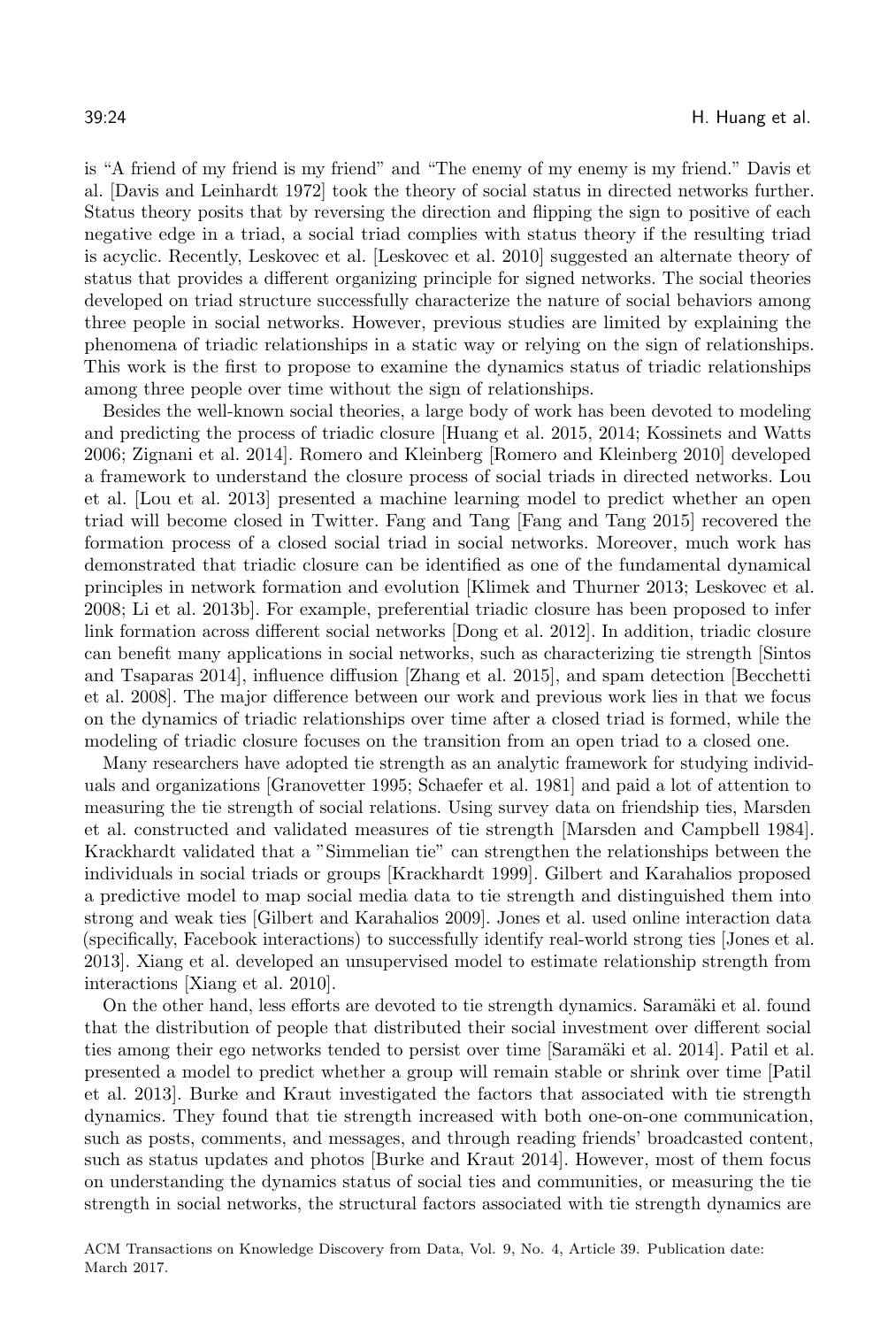not well addressed. As far as we know, our work is the first to investigate the dynamics status of triadic relationships from a microscopic view in social networks.

# <span id="page-24-4"></span>7 CONCLUSION

In this work, we discover the interaction dynamics in a triad after closure. By tracing the interaction dynamics in two social networks — Weibo and Mobile — we find that the formation of the third link in a triad will demote the interaction strength of the other two links. We demonstrate that in around 80% of closed social triads, the strength of the first two ties become weakened in both online social media and mobile social networks. We also uncover an interesting phenomenon, that is, both males and celebrities tend to maintain more weakened triadic relationships than females and ordinary users.

By experimenting on these two datasets, we formalize the triadic tie strength dynamics prediction problem, and present a TRIST model to solve it by incorporating user demographics and temporal and structural correlations. Extensive experimental results show that our proposed model outperforms comparison methods by up to 30% in terms of F1-score. Furthermore, we demonstrate that our methodology offers a greater-than-82% potential predictability for inferring the dynamics status of social triads in both networks.

Despite the rich set of results on triadic tie strength dynamics, there is still much room for future work. First, the underlying mechanism of the evolution of triadic relationships is still largely untouched. Second, we need to connect the microscopic triadic principles with network scaling phenomena at the macro level. Finally, it is also necessary to examine the dynamics status of social triads in other types of networks, such as collaboration networks, Facebook, location-based social networks, and so on.

# ACKNOWLEDGMENTS

Hong Huang is supported by the International Science and Technology Cooperation Program of China (No. 2015DFE12860), NSFC (No. 61433019, U1435217). Jie Tang is supported by National Natural Science Foundation of China (No. 61631013, No. 61561130160). Xiaoming Fu is supported by Lindemann Foundation.

# **REFERENCES**

- <span id="page-24-7"></span>Francis R Bach. 2008. Graph kernels between point clouds. In Proceedings of the 25th international conference on Machine learning. ACM, 25–32.
- <span id="page-24-9"></span>Luca Becchetti, Paolo Boldi, Carlos Castillo, and Aristides Gionis. 2008. Efficient semi-streaming algorithms for local triangle counting in massive graphs. In KDD'08. 16–24.
- <span id="page-24-10"></span>Moira Burke and Robert E Kraut. 2014. Growing closer on facebook: changes in tie strength through social network site use. In Proceedings of the SIGCHI Conference on Human Factors in Computing Systems. ACM, 4187–4196.
- <span id="page-24-1"></span><span id="page-24-0"></span>Theodore Caplow. 1968. Two against one: Coalitions in triads. (1968).
- James A. Davis and Samuel Leinhardt. 1972. The structure of positive interpersonal relations in small groups. In Sociological Theories in Progress, J. Berger (Ed.). Vol. 2. Houghton Mifflin, 218–251.
- <span id="page-24-3"></span>Yuxiao Dong, Reid A Johnson, Jian Xu, and Nitesh V Chawla. 2016. Structural Diversity and Homophily: A Study Across More than One Hundred Large-Scale Networks. arXiv preprint arXiv:1602.07048 (2016).
- <span id="page-24-8"></span>Yuxiao Dong, Jie Tang, Sen Wu, Jilei Tian, Nitesh V. Chawla, Jinghai Rao, and Huanhuan Cao. 2012. Link Prediction and Recommendation across Heterogeneous Social Networks. In IEEE ICDM'12. 181–190.
- <span id="page-24-5"></span>Yuxiao Dong, Yang Yang, Jie Tang, Yang Yang, and Nitesh V. Chawla. 2014. Inferring User Demographics and Social Strategies in Mobile Social Networks. In KDD'14. ACM, 15–24.
- <span id="page-24-2"></span>Zhanpeng Fang and Jie Tang. 2015. Uncovering the Formation of Triadic Closure in Social Networks.. In IJCAI. Citeseer, 2062–2068.
- <span id="page-24-6"></span>Matthew S Gerber. 2014. Predicting crime using Twitter and kernel density estimation. Decision Support Systems 61 (2014), 115–125.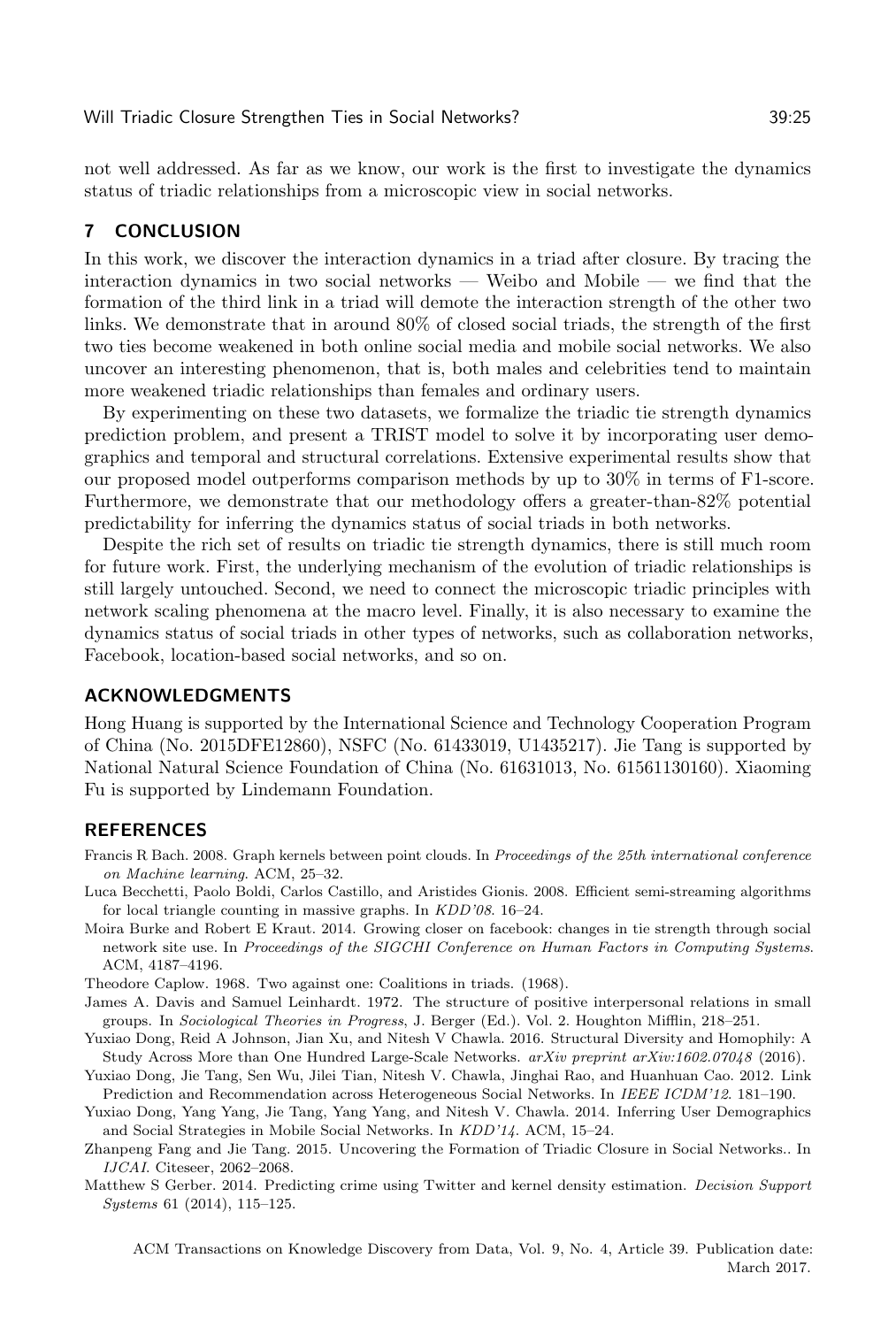- <span id="page-25-15"></span>Zoubin Ghahramani and Michael I Jordan. 1997. Factorial hidden Markov models. Machine learning 29, 2-3 (1997), 245–273.
- <span id="page-25-25"></span><span id="page-25-9"></span>Eric Gilbert. 2012. Predicting Tie Strength in a New Medium. In CSCW '12. ACM, 1047–1056.
- Eric Gilbert and Karrie Karahalios. 2009. Predicting tie strength with social media. In Proceedings of the SIGCHI conference on human factors in computing systems. ACM, 211–220.

<span id="page-25-21"></span>Mark S Granovetter. 1995. Getting a job: A study of contacts and careers. University of Chicago Press.

- <span id="page-25-12"></span>J. M. Hammersley and P. Clifford. 1971. Markov field on finite graphs and lattices. Unpublished manuscript (1971).
- <span id="page-25-16"></span>Simon S Haykin, Simon S Haykin, and Simon S Haykin. 2001. Kalman filtering and neural networks. Wiley Online Library.
- <span id="page-25-0"></span>F. Heider. 1958. The psychology of interpersonal relations. Wiley.
- <span id="page-25-19"></span>Hong Huang, Jie Tang, Lu Liu, JarDer Luo, and Xiaoming Fu. 2015. Triadic closure pattern analysis and prediction in social networks. IEEE Transactions on Knowledge and Data Engineering 27, 12 (2015), 3374–3389.
- <span id="page-25-1"></span>Hong Huang, Jie Tang, Sen Wu, Lu Liu, et al. 2014. Mining triadic closure patterns in social networks. In WWW'14. 499–504.
- <span id="page-25-26"></span>Jason J Jones, Jaime E Settle, Robert M Bond, Christopher J Fariss, Cameron Marlow, and James H Fowler. 2013. Inferring tie strength from online directed behavior. PloS one 8, 1 (2013), e52168.
- <span id="page-25-5"></span>Peter Klimek and Stefan Thurner. 2013. Triadic closure dynamics drives scaling laws in social multiplex networks. New Journal of Physics 15, 6 (2013), 063008.
- <span id="page-25-2"></span>Gueorgi Kossinets and Duncan J Watts. 2006. Empirical analysis of an evolving social network. Science 311, 5757 (2006), 88–90.
- <span id="page-25-24"></span>David Krackhardt. 1999. The ties that torture: Simmelian tie analysis in organizations. Research in the Sociology of Organizations 16, 1 (1999), 183–210.
- <span id="page-25-11"></span>Frank R. Kschischang, Brendan J. Frey, and Hans A. Loeliger. 2001. Factor graphs and the sum-product algorithm. IEEE TOIT 47 (2001), 498–519.
- <span id="page-25-7"></span>Haewoon Kwak, Changhyun Lee, Hosung Park, and Sue Moon. 2010. What is Twitter, a social network or a news media?. In WWW'10. 591–600.
- <span id="page-25-6"></span>Jure Leskovec, Lars Backstrom, Ravi Kumar, and Andrew Tomkins. 2008. Microscopic evolution of social networks. In KDD'08. 462–470.
- <span id="page-25-10"></span>Jure Leskovec and Eric Horvitz. 2008. Planetary-scale views on a large instant-messaging network. In WWW '08. ACM, 915–924.
- <span id="page-25-18"></span>Jure Leskovec, Daniel Huttenlocher, and Jon Kleinberg. 2010. Signed Networks in Social Media. In CHI '10. ACM, 1361–1370.
- <span id="page-25-13"></span>Linna Li, Michael F Goodchild, and Bo Xu. 2013a. Spatial, temporal, and socioeconomic patterns in the use of Twitter and Flickr. cartography and geographic information science 40, 2 (2013), 61–77.
- <span id="page-25-20"></span>Menghui Li, Hailin Zou, Shuguang Guan, Xiaofeng Gong, Kun Li, Zengru Di, and Choy-Heng Lai. 2013b. A coevolving model based on preferential triadic closure for social media networks. Scientific reports 3 (2013).
- <span id="page-25-3"></span>Tiancheng Lou, Jie Tang, John Hopcroft, Zhanpeng Fang, and Xiaowen Ding. 2013. Learning to predict reciprocity and triadic closure in social networks. TKDD 7, 2 (2013), 5.
- <span id="page-25-23"></span>Peter V Marsden and Karen E Campbell. 1984. Measuring tie strength. Social forces 63, 2 (1984), 482–501.
- <span id="page-25-17"></span>Miller McPherson, Lynn Smith-Lovin, and James M Cook. 2001. Birds of a feather: Homophily in social networks. Annual review of sociology (2001), 415–444.
- <span id="page-25-8"></span>J. P. Onnela, J. Saramäki, J. Hyvönen, G. Szabó, D. Lazer, K. Kaski, J. Kertész, and A.-L. Barabási. 2007. Structure and tie strengths in mobile communication networks. PNAS (2007).
- <span id="page-25-28"></span>Akshay Patil, Juan Liu, and Jie Gao. 2013. Predicting group stability in online social networks. In WWW'13. 1021–1030.
- <span id="page-25-4"></span>Daniel M. Romero and Jon Kleinberg. 2010. The directed closure process in hybrid social-information networks, with an analysis of link formation on Twitter. In ICWSM '10.
- <span id="page-25-27"></span>Jari Saramäki, E. A. Leicht, Eduardo Lpez, Sam G. B. Roberts, Felix Reed-Tsochas, and Robin I. M. Dunbar. 2014. Persistence of social signatures in human communication. PNAS 111, 3 (2014), 942–947.
- <span id="page-25-22"></span>Catherine Schaefer, James C Coyne, and Richard S Lazarus. 1981. The health-related functions of social support. Journal of behavioral medicine 4, 4 (1981), 381–406.
- <span id="page-25-14"></span>Nino Shervashidze, Tobias Petri, Kurt Mehlhorn, Karsten M Borgwardt, and Svn Vishwanathan. 2009. Efficient graphlet kernels for large graph comparison. In International conference on artificial intelligence and statistics. 488–495.